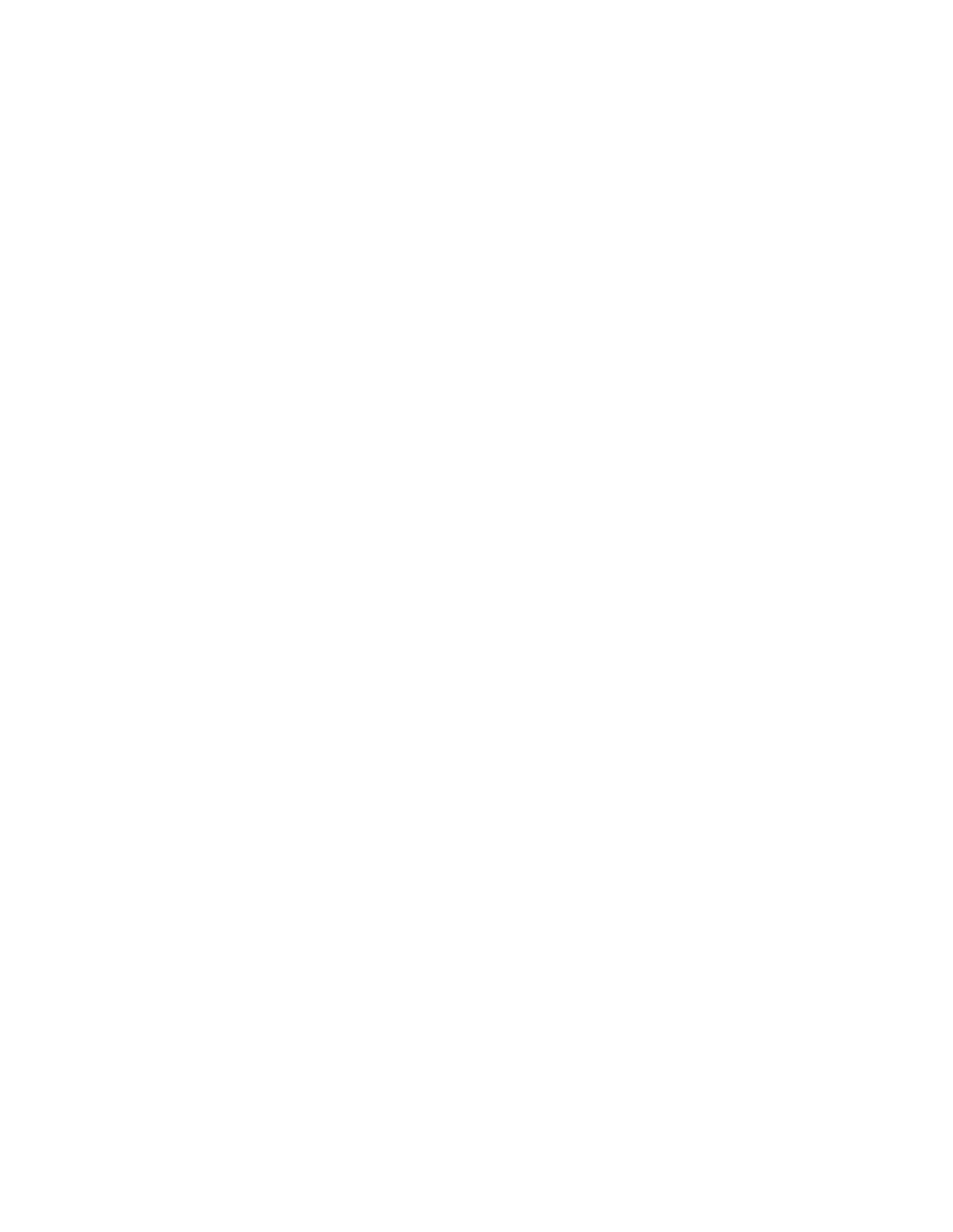## **When the Virtual Becomes Real: Student Learning in the Virtual Enterprises Program**

*A visit to the Baskets and Bouquets firm begins with a stop at the reception desk where guests are signed in and then announced to the CEO and CFO. The space looks like a typical office, with a dozen or so employees at cubicle work stations. There is the usual office furniture and equipment: a conference table, filing cabinets, a color printer, a fax machine, a copier. The employees, dressed in business clothes, are focused on their jobs, whether they're working independently or in groups.* 

*A visitor might stop by the Sales and Marketing Department and observe an employee designing a new logo for the firm or a new catalogue of products. An employee in the Human Resources Department may be seen using Photoshop to create employee ID cards or planning a conflict resolution workshop. Members of the Accounting Department might be hard at work on the firm's business plan, preparing for an upcoming presentation to potential investors.* 

*This firm may seem like a typical business, except that it is located within a New York City public high school and is run by 17- and 18-year-old students. It is part of the Virtual Enterprises network. While the firm's products and revenues are virtual, the work is real.* 

Now approaching its twelfth anniversary, Virtual Enterprises International (VE) is a high school program that teaches students about business through task-oriented and hands-on coursework. With the assistance of a coordinator and business mentors, VE students create and oversee a virtual firm, conducting business with other virtual firms nationally and internationally. The program enables students to learn about careers, develop interpersonal and organizational skills, and use technology. In some VE firms, students also study an applied economics curriculum, thereby linking the business enterprise to an academic subject required for high school graduation and increasing the academic content of the VE coursework.

Participation in Virtual Enterprises is presumed to benefit students on a range of outcomes, including career preparation, college planning and readiness, and engagement. While the VE Central Office collects its own data on the program, there has been little research conducted externally. Thus, the VE Central Office invited the Institute on Education and the Economy (IEE) at Teachers College, Columbia University, to undertake a one-year, mixed method, multi-site study of the program with a focus on the influence that VE has on students' career and college readiness. The report presented here provides a deep description of the program features and the student and teacher perceptions of VE. It also discusses the relative effectiveness of various aspects of the program, such as technology use, project-based learning, and outside-the-classroom activities. The final section of this report offers recommendations to enhance the effectiveness of the New York City VE program.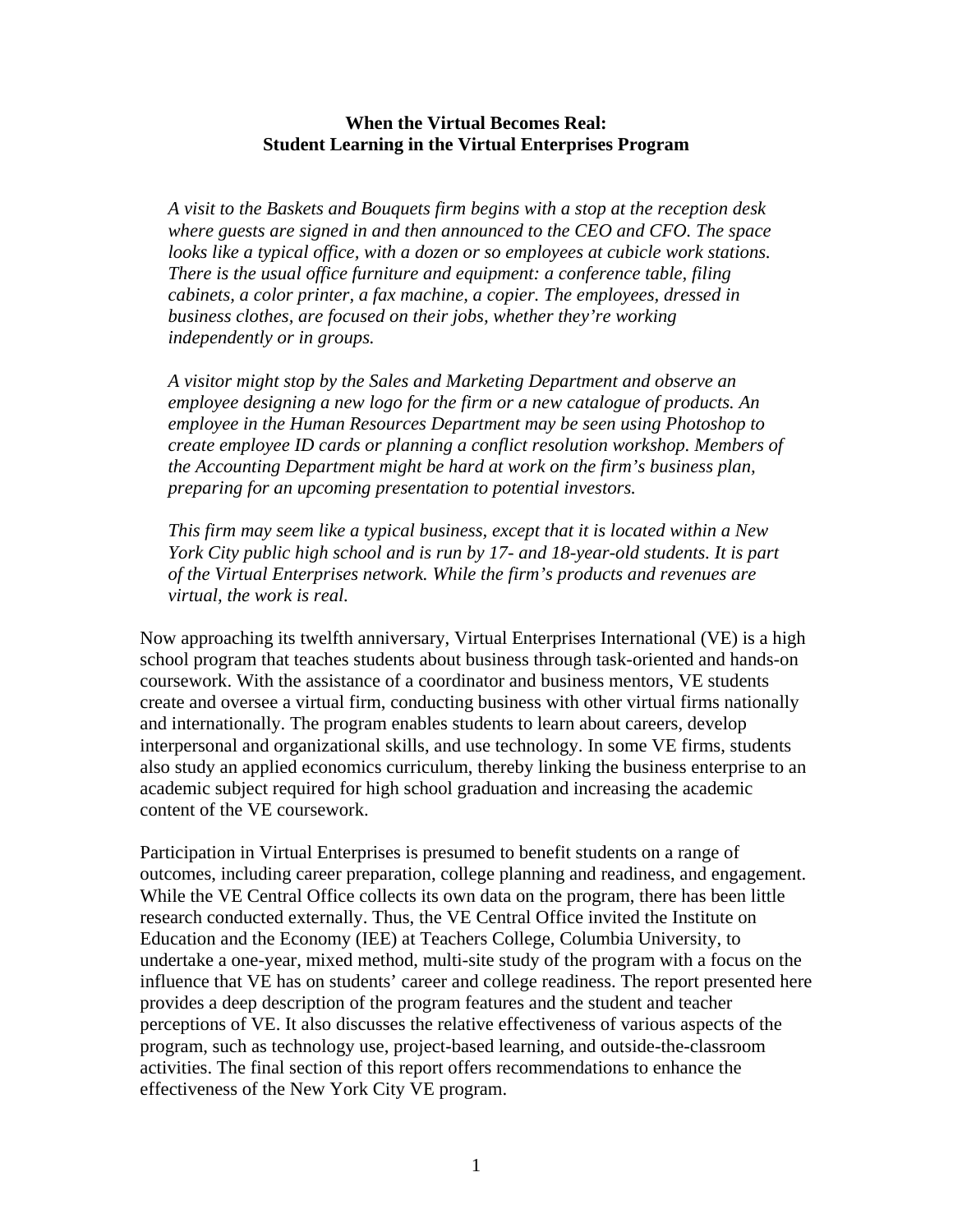## **Overview of the Virtual Enterprises Program**

In 1994, a group of New York City high school superintendents, hosted by the Austrian Ministry of Education, visited ten secondary schools in Vienna to observe their virtual firms and see if they could implement a similar model in New York City schools. The use of simulated business firms (or "practice firms") as an instructional tool is a wellestablished model in Europe. EUROPEN, a non-profit organization that oversees an international network of practice firms, supports 5,000 practice firms in 42 countries. Austria has over 1,000 practice firms, and it is compulsory for students in its Commercial Schools and Colleges of Business Administration to participate in a practice firm.

Based on their experiences in Austria, the superintendents decided to launch the first simulated business firms in the United States. In 1996, the New York City Department of Education implemented the Virtual Enterprises program in seven high schools. By 2006- 2007, the program had grown to 68 VE firms in 53 New York City schools. The VE network had also expanded to include over 450 secondary and postsecondary institutions across the country.

In New York City, the VE Central Office is part of the Department of Education. With only five staff members, VE Central provides a broad range of support services to the program: professional development for the teachers (called coordinators); technical assistance that includes trouble-shooting for the firms' web page and email accounts; the operation of an online banking system and marketplace, which students use for selling and buying products; curriculum development; coordination of regular events such as the Business Plan Competition, the International Trade Fair, and the Advertising Futures competition; screening and placement of students into school-year and summer internships and oversight of those internships; collaboration with local colleges that provide college course opportunities to VE students and the monitoring of students in college classes; and workshops on business topics for students.

VE staff also continually assess the program's effectiveness through multiple means: regular site visits to programs; an assessment test consisting of multiple choice questions and a written essay, administered to all VE students at the beginning and end of the school year, which measures students' knowledge of business awareness, technology, business communication, financial literacy, and problem solving; and analysis of additional data such as student attendance. Lastly, VE Central provides training and materials for programs in other states.

The Virtual Enterprises program includes several educational practices that have been shown to benefit students' academic and career preparation. Over the last 20 years, a number of education reformers have argued that integrating work and other experiences outside of school with classroom learning can help engage students in their studies and prepare them for postsecondary education or employment. Research studies have indeed shown that students develop job-readiness and workplace skills through these learning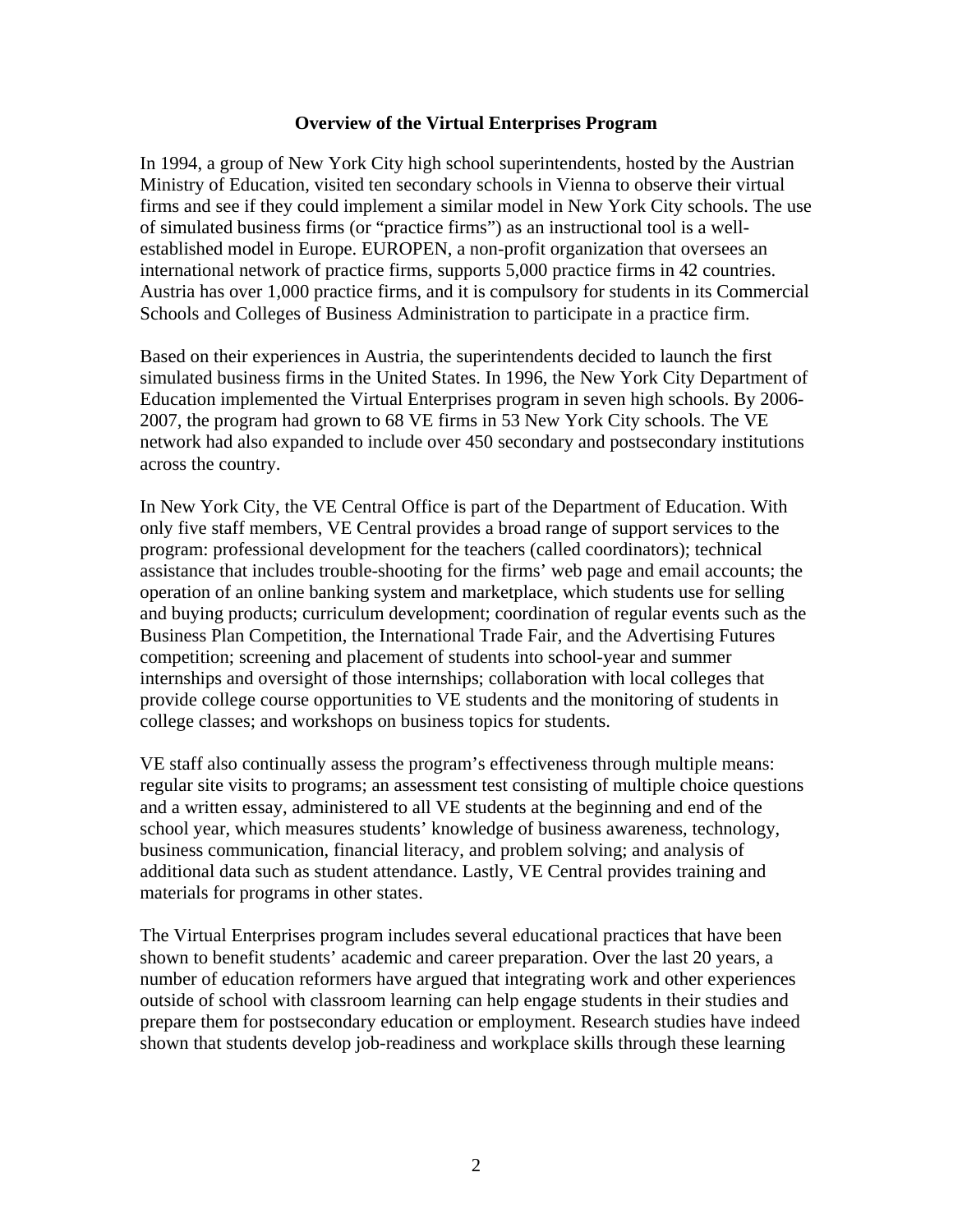experiences.<sup>1</sup> Work-based learning can also help young people make the transition from youth to adulthood. By participating in positive interactions with adults, students acquire a matured sense of self and identify paths to adult responsibility.<sup>2</sup>

Work-based learning plays a central role in the VE program; in fact, the VE firm itself is a simulation of the workplace. VE firms attempt to replicate real businesses in both structure and practice. To give students the experience of working in a firm, the classroom is set up like an office, partitioned into departments with computer workstations for each student. The firms are typically divided into five departments: Administration, Accounting, Sales/Marketing, Design, and Human Resources. A CEO is selected by the class, and each department is overseen by a vice president. Departmental tasks include establishing payroll procedures, creating a business plan, designing a sales catalogue, paying rent and electricity, conducting an employee evaluation, sending invoices, and purchasing items from other virtual firms.

Virtual Enterprises uses a student-centered approach to learning that emphasizes projectbased, cooperative learning. Students work in teams to make decisions about how to run their corporation. For example, they must decide for themselves which products to market and how to create a successful business plan. There is wide consensus that these pedagogical strategies improve the engagement and learning of students.<sup>3</sup>

## **Study Methods**

## **Selection of the Programs**

In 2006-2007, there were 68 VE firms operating in 53 New York City high schools. IEE researchers limited the study sample to ten of these high schools, selecting two per borough (the Bronx, Brooklyn, Manhattan, Queens, and Staten Island). Since some of the sample high schools had two VE firms, there were a total of 16 firms in our study. VE Central assisted in the selection process by recommending programs that it considered to be well implemented and willing to participate in a study. While most of the firms selected had been in existence for five to ten years, two were only in their second year of operation.

The high schools in our sample were all comprehensive schools. The majority of them were urban and large, with 2,000 to 4,000 students. A few had been or were in the process of being broken down into smaller learning communities with career themes. With the exception of one high school that had a slight majority of White students, the schools enrolled predominantly Hispanic and Black students. Four of the schools enrolled about a quarter Asian/Pacific Islander students. While the programs selected reflect geographic and racial and ethnic diversity, they are not necessarily representative of VE

<sup>&</sup>lt;sup>1</sup> For studies on work-based learning, see Hamilton (1990), Hughes, Bailey, & Mechur (2001), Jobs for the Future (1994), and Stasz & Kaganoff (1997).

<sup>&</sup>lt;sup>2</sup> See Bailey, Hughes, & Moore (2004), Hamilton & Hamilton (1997), and Orr (1996).

<sup>&</sup>lt;sup>3</sup> See Balfanz, Jordan, & McPartland (2002), Castellano, Stringfield, & Stone (2003), Kaufman, Bradby, & Teitelbaum (2000), and Useem, Neild, & Morrison (2001).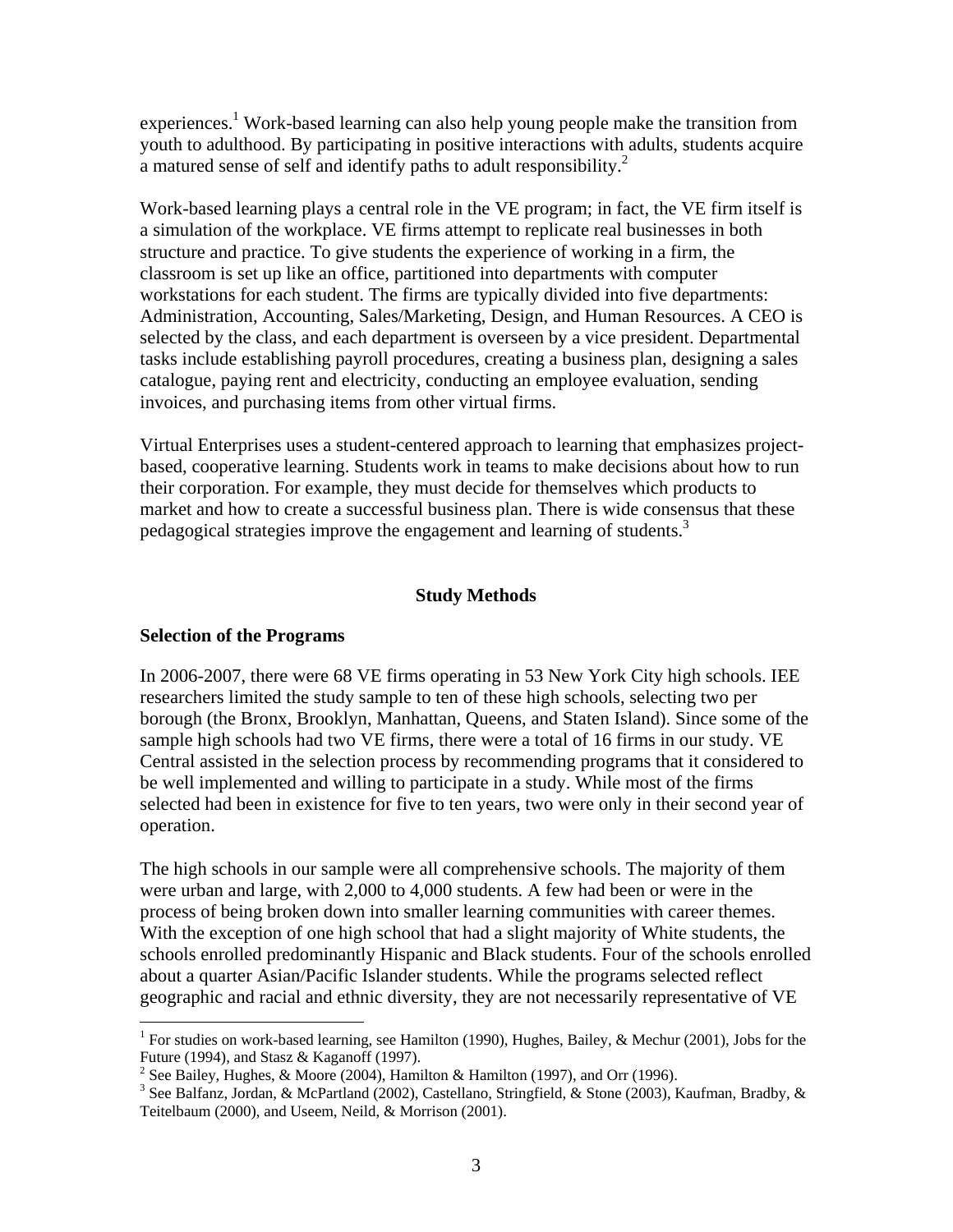programs since they were selected because they are better established programs. Thus, the results from this study cannot be generalized to all VE programs.

# **Data Collection**

We collected data in fall 2006 and spring 2007, using a mixed methods approach that combined qualitative and survey methods. To evaluate the program structure and curricula, we observed the 16 VE classes in our sample and interviewed the coordinators. Interviews were semi-structured, covering topics such as professional development, benefits to the teacher, recruitment methods, and college and career preparation activities. In addition to these classroom visits, we observed VE student workshops, events and competitions, and staff professional development meetings. We conducted interviews with the staff of VE Central to understand the administrative aspect of the program.

To examine student perceptions of the program, we administered an end-of-the-year student survey consisting of questions designed in collaboration with VE Central. The survey's 52 questions covered topics such as participation in VE, college and career preparation, and future plans. The survey was created through Zoomerang, an online surveying tool, and posted on the VE website in June 2007. VE coordinators were given the password to access the survey, and asked to direct their students to complete the survey. A total of 215 surveys from 16 VE firms were completed.

# **Data Analysis**

Data from the observations and interviews were used to develop the survey questions. They also provided a context for the survey findings. These qualitative data were also used to explore the consistency of the program across the ten schools; we did not find vastly different program implementation.

To analyze the survey data, six outcome measures were created by taking the average of a participant's responses to sets of related questions. Grouping together responses to multiple questions is considered to be a better way to measure a concept than looking at a response to only one question. The six outcome measures were the following:

- (1) The overall influence of VE.
- (2) VE's help in developing job skills.
- (3) VE's influence on learning.
- (4) The influence of a VE teacher.
- (5) VE's help in preparing for college.
- (6) VE's help in preparing for a career.

A series of statistical models were run, with each of the six outcome measures as a dependent variable, controlling for the gender, age, race/ethnicity, GPA, and pre-program motivation/interest of the student. Pre-program motivation/interest was found to be statistically significant for every outcome except college preparation. This result can be explained on the basis of self-selection bias; that is, the underlying factors that led to the student's pre-motivation contributed to the positive views about the benefits of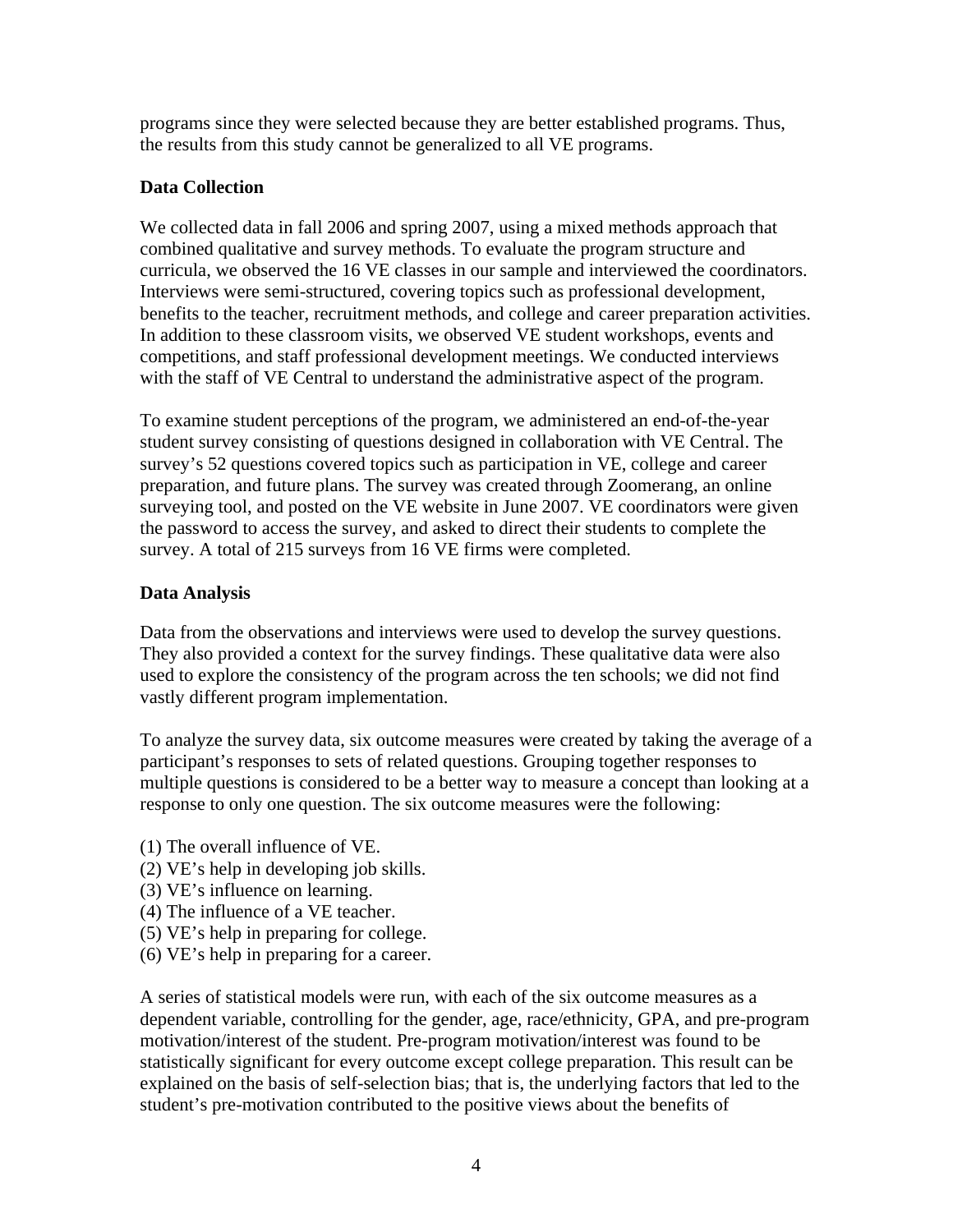participating in VE. This result might also be explained by a self-confirmation or selffulfilling prophecy effect. In the end-of-the-year survey, students who reported feeling motivated about the program before it began may have done so because they had a positive experience in the program. Students may have reasoned, "I liked the program and it helped me so much, I must have been motivated about it in the first place."

Neither race/ethnicity nor gender were found to be statistically significant in any of the models. Thus, while students may have entered the VE program with characteristics which might have made them more successful (e.g., higher motivation), their outcomes were not affected by their race/ethnicity or gender. This is an encouraging finding, given the disparities found in the academic performance of different racial/ethnic groups. It is also encouraging that females reported the same outcomes as males in the VE program, given that many career and technical education fields continue to be dominated by males.

#### **The Program Students**

Who are Virtual Enterprises students? Of the 215 students who completed our survey, respondents were divided evenly between males and females, with the majority of students from underrepresented groups: 33 percent Hispanic, 33 percent Black, 18 percent Asian or Pacific Islander, and 15 percent White (Figure 1). Most of the students were seniors (83 percent), followed by juniors (16 percent). Only two students were sophomores. Forty-seven percent of the students were 17-years-old; 36 percent were 18 years-old. A quarter of the students reported their overall GPA between 3.5-4.0, 35 percent between 3.0-3.49, 30 percent between 2.5-2.99, and 9 percent below  $2.5<sup>4</sup>$ Thirteen percent of the students had previously been English Language Learners (ELL). Three students were Special Education students. Almost half the students reported that the highest level of education attained by their mother was high school graduation or less. Twelve percent of students' mothers had an associate degree, 15 percent had a bachelor's degree, and 8 percent had an advanced degree.<sup>5</sup> Almost half the students surveyed indicated that the main reason they applied to VE was an interest in business.

 $\overline{a}$ 

<sup>&</sup>lt;sup>4</sup> In past studies, we have found that students often do not report their GPAs accurately because they do not know them. Therefore, these numbers may not be accurate.

<sup>&</sup>lt;sup>5</sup> We focus on the level of mother's education since 28 percent of students surveyed did not know their father's level of education. It is likely that many of these students come from single-parent families. Of the students who did report their father's education, levels were similar to those of the mother's.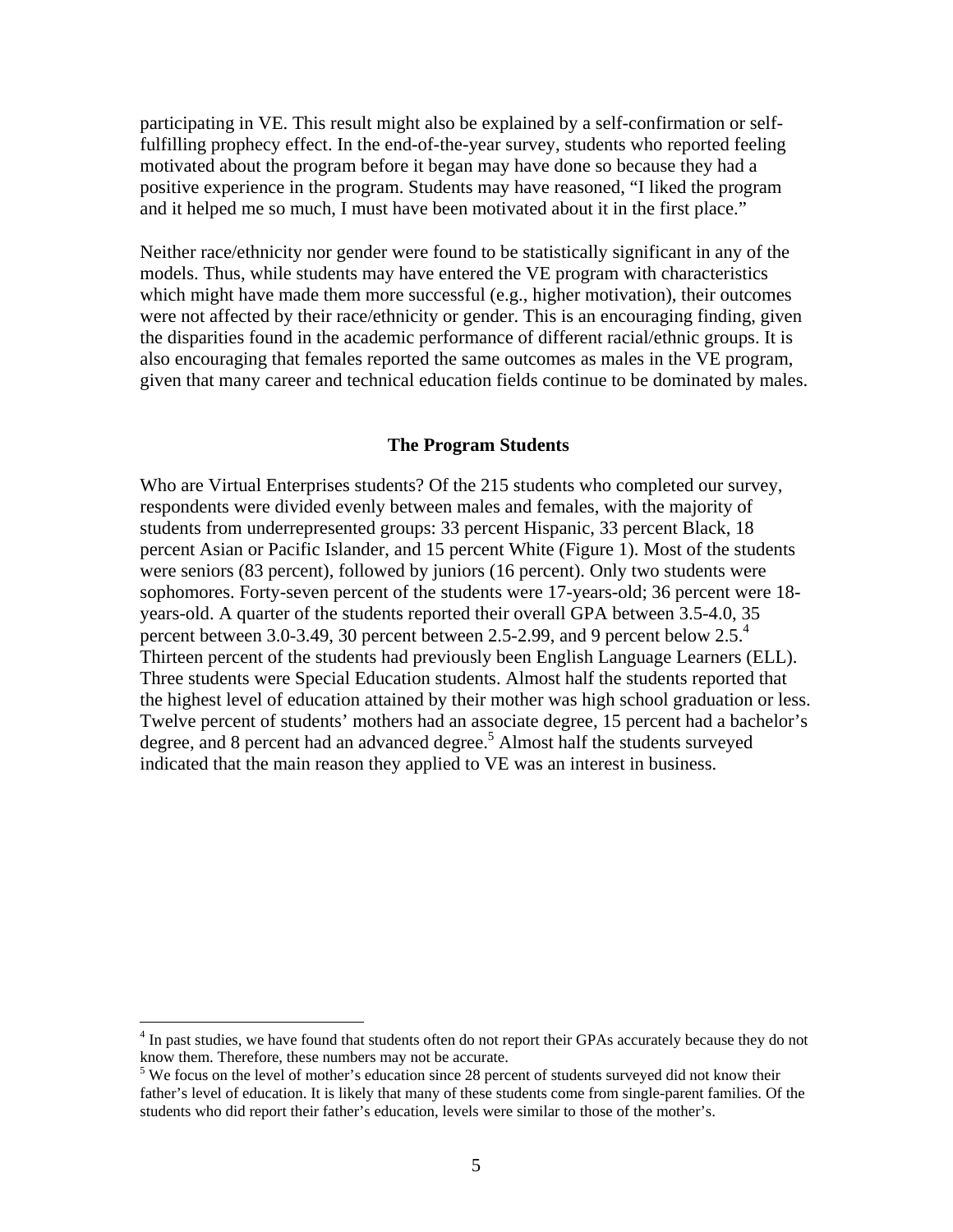



According to our data, an average VE student is a 17-year-old Hispanic or Black high school senior with a B average, an interest in business, and a mother and father who graduated from high school but had no further education. The students in VE are not necessarily representative of the students in their schools since they are not randomly assigned to the program. To get a better picture of the students who participate in VE, it is important to understand the recruitment and selection process. Almost all the VE coordinators highlighted the importance of the selection process, emphasizing that a successful VE class needs to have students with a mix of skills and qualities. "You have to have a group that gels and can work together," said one coordinator.

Unlike a regular high school course in which most students are placed by their guidance counselors, VE uses a variety of recruitment methods to attract students who might be a good fit for the program. The VE coordinators visit classrooms to promote the program, distribute "job applications," ask teachers for recommendations, and have students come in dressed in business attire for "job interviews" with the current Human Resources Department. Some programs even send students "hiring letters" to welcome them to the class.

The VE programs vary in whether they set formal eligibility criteria for entering students. Two of the schools in our sample set a minimum GPA of 75, and another school sets a minimum GPA of 80, which helps to explain the relatively high overall GPAs of our respondents. One coordinator said that he aims for students with GPAs in the upper 70s, but said that "I'm less concerned with grades and more with interest." One program also requires students to take either a college business course or an Advanced Placement (AP) course while they are enrolled in VE. A few schools allow only seniors in the course,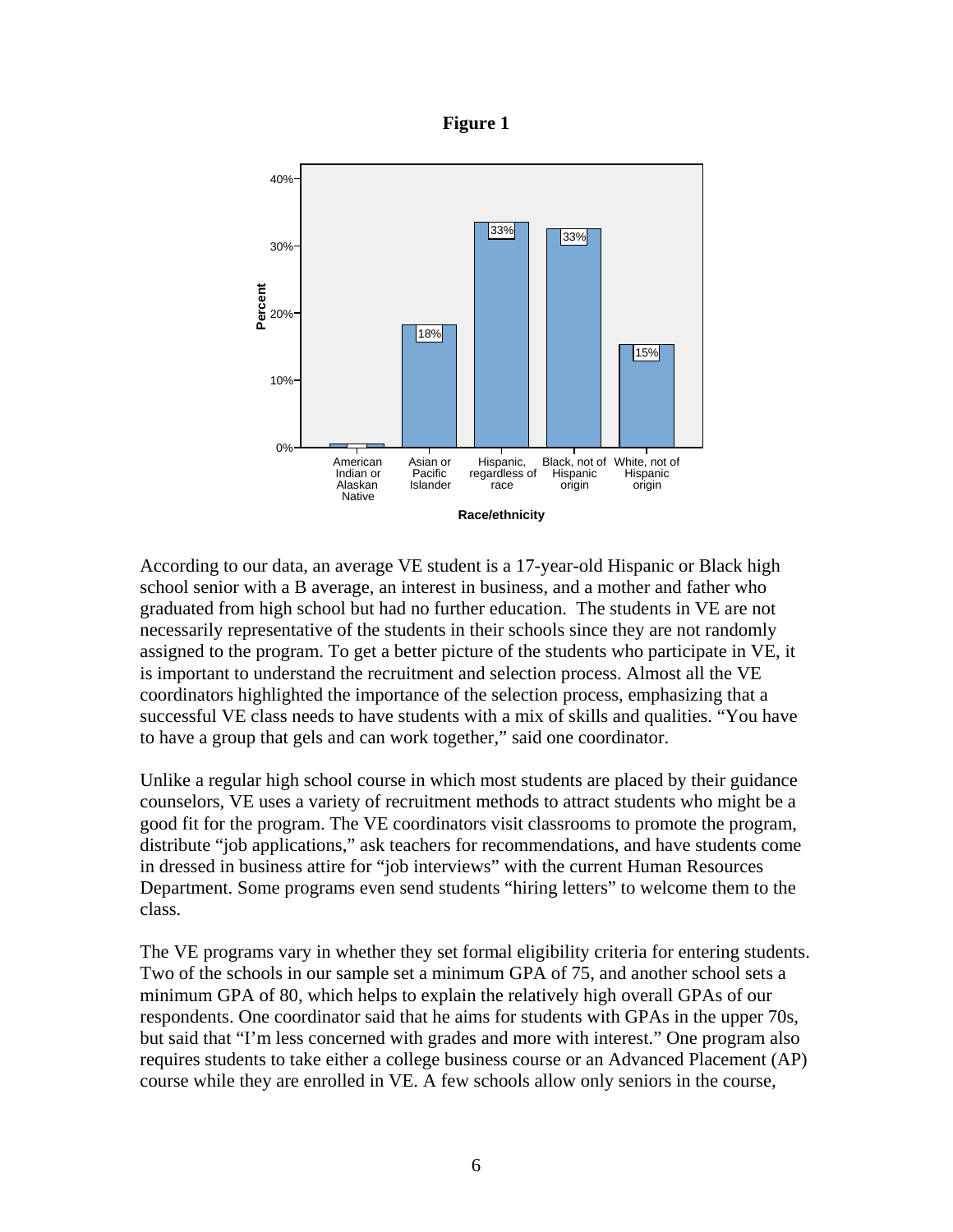although most programs enroll a few juniors so that there will be some continuity into the next year.

In terms of skill sets, the coordinators look for students with computer and writing skills. Since VE students frequently use computer programs and the Internet to complete their tasks, VE Central recommends that students take at least one computer course prior to participating in the program. However, many students do not have the appropriate business and technology preparation for VE. Indeed, 14 percent of the students surveyed had taken no computer courses prior to the VE course. In a few schools, however, VE is the capstone course of a Career and Technical Education (CTE) sequence that typically includes a computer course. For example, students in the Entrepreneurship sequence take Computer Applications their sophomore year, Entrepreneurship/Travel their junior year, and VE in their senior year. Thirty-eight percent of the students surveyed indicated that they were taking VE as part of a CTE sequence. Such a progression makes recruitment easier, and presumably, students who already have been in a program together will "gel" better in VE.

In addition to the official selection criteria, VE coordinators also look for certain qualities in prospective students, including motivation and maturity. One coordinator explained that the program requires a lot of work and can be stressful with its deadlines and competitions, so students need to be motivated. "Students don't need to be straight-A students, but they need to have a passion and want to work hard. They also need to have good attendance," said one coordinator. "It's a course for a student who is more mature, and I hope it stays that way," said another coordinator. Since the students are not always monitored or directed by the teacher, they need to be able to work independently.

With all these qualifications, it may seem like VE only serves highly-motivated, highachieving students. However, in reality, many of the coordinators find it difficult to recruit enough students for the 25 slots recommended by the VE Central Office. Some schools have divided into smaller learning communities, and only allow VE to recruit from the Business/Technology communities. The VE course is a double period, which makes it more difficult to schedule, especially for students who take double-period AP courses or still have graduation requirements to fulfill. More than a quarter of the students surveyed indicated that it was hard to fit VE into their course schedule. Newer programs also face the challenge of not being well known in the school. Given these obstacles to recruitment, the class often ends up with a mix of students, including those who are motivated, those who are recommended by a teacher, and those who are placed in the course by a guidance counselor.

Ideally, this mix of students would help encourage those who need some extra motivation in their senior year. One coordinator said that her VE class has both a resource room student and the valedictorian. She pairs stronger and weaker students so they can help each other. However, since the program requires a large amount of teamwork, some students expressed frustrations with working with unmotivated students. Sixty percent of the students surveyed indicated that some students in VE did not work hard. Several students indicated that their least favorite part of VE was other students' lack of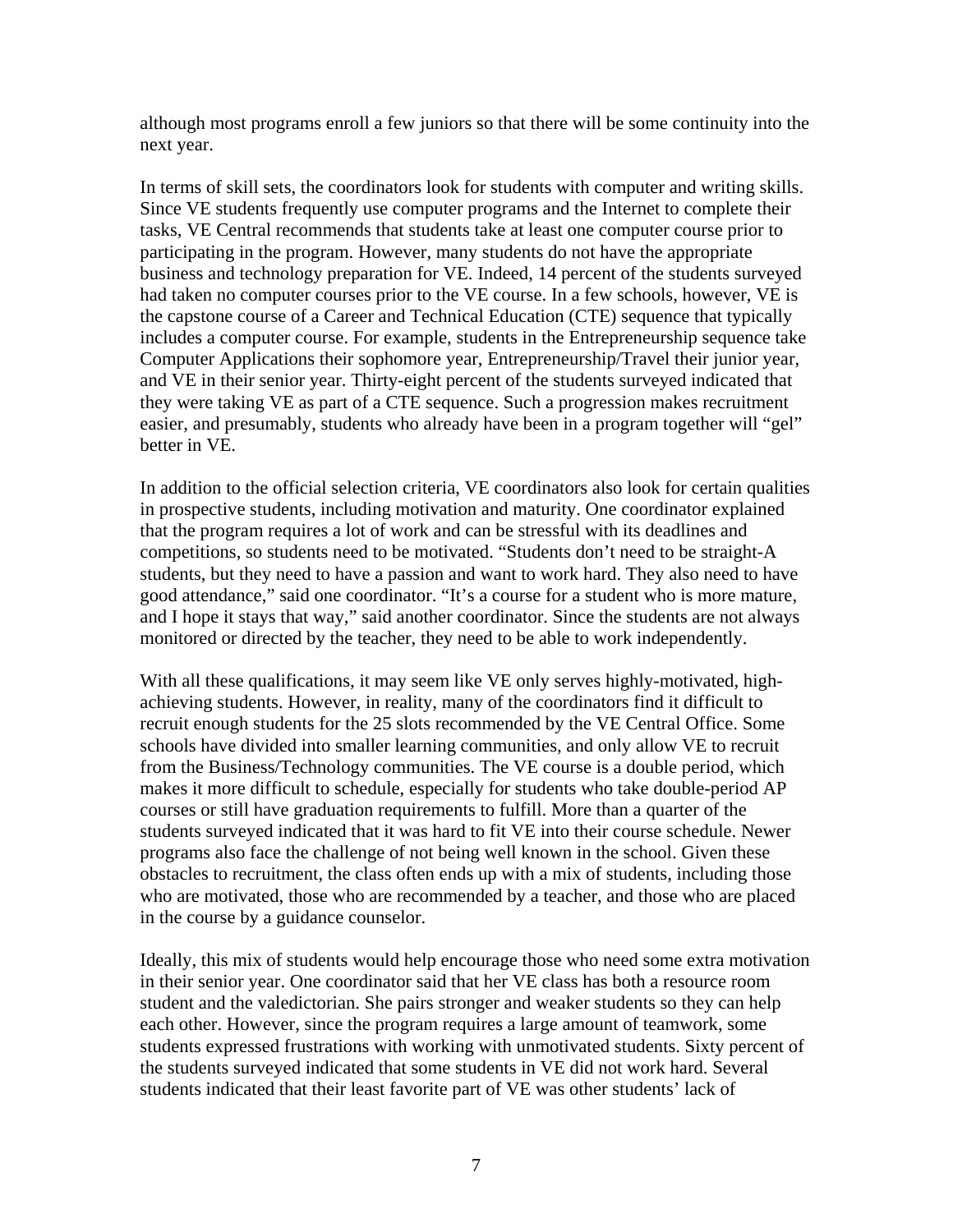commitment. Thus, the program faces a tradeoff in its selection process – coordinators want to choose students who are self-motivated and enthusiastic about the program, but this inclination may leave out disengaged students who might benefit from and become motivated by a more applied, student-centered environment in their senior year.

## **Teachers and Teaching Strategies**

Student-centered learning is at the core of the VE program. Instead of using a traditional lecture format, VE promotes student-directed, project-based learning. On a typical day, students design brochures in Photoshop, calculate their taxes in Excel, hold an executive meeting, or buy (virtual) gift baskets over the Internet. They work independently or in small groups and have discretion over how to accomplish their different tasks. For many students, having authority over their learning is a new experience that can be both exciting and nerve-wracking. "It's us, just running everything. We're so used to having the teacher telling us what to do," said one student. "We get to make our own decisions," said another student. "We have more control." While students enjoy this new freedom, they also find it challenging to assume responsibility. "They're used to the teacher [and] blackboard," said one coordinator. "They depend more on me than they should. I try to step back, [be the] last person they see."

VE teachers play an important role in facilitating a student-centered learning environment. VE teachers are called "coordinators" because their job is to oversee and guide student learning. The VE curriculum describes the teacher's role as changing from "sage on the stage" to "guide on the side." This transition can be difficult for teachers, especially for those who come from traditional teaching environments. One coordinator said that she felt "fortunate not to have 20 years experience teaching" because she would want to have more control in the classroom.

In order to support the teachers, VE Central has posted the VE curriculum online and provides the coordinators with continual professional development. In the summer, VE Central organizes a week-long orientation for new coordinators to provide an overview of the program and explain the coordinator's role (see Vignette 1). While most coordinators feel overwhelmed in the beginning, they find support from VE Central and seasoned VE coordinators. In addition, the New York City coordinators are invited to meet with the VE Central staff on a monthly basis to discuss concerns, refresh their knowledge of a selected topic, and learn more about upcoming VE projects and events.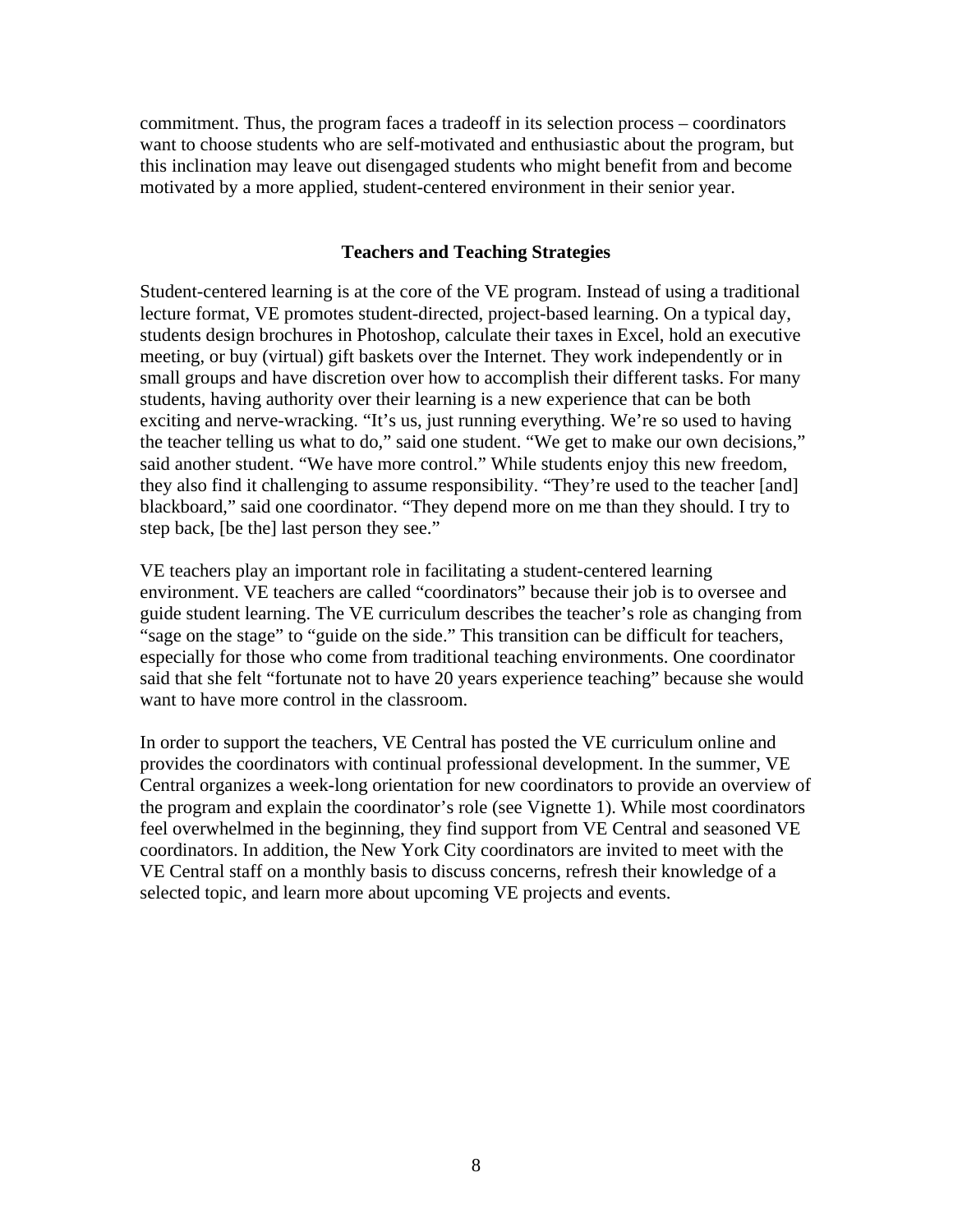## **Vignette 1 Virtual Enterprises New Coordinators Workshop**

The New Coordinators Workshop was held in a room with computer work stations at Baruch College in Manhattan. There were approximately 15 attendees, not including VE staff, with several coordinators from Washington, DC, Pennsylvania, Maryland, and New Jersey, as well as New York City. Because of its expertise, the New York VE office is paid to conduct professional development for new VE firms across the country.

The facilitator began the session as though she were facilitating a new VE class in its first week. The group must decide what kind of VE to have and what products to sell. There was discussion of the "target market." Some of the participants asked questions that indicated they were only just beginning to understand the program: "Is there a real store?" Reply: "No, the only face-to-face contact with customers is at the annual International Trade Fair." Another question: "What is the motivation for other VEs to purchase VE products?" Reply: "All VEs have to make a certain amount of purchases – they're graded on selling and buying." All VE firms have an online bank account, which they use to buy products and services from other VEs. The VE bank also provides start-up capital for new firms.

The facilitator continued. VEs have a double class period, so usually the team meets for one period, and then the students separate to do individual or group work. After the team decides on the product, subgroups will need to write a product description, research the competition, take pictures of products to create a catalogue, and develop a website. HR and Accounting subgroups have other tasks to do. It's the coordinator's job to identify the skills and interests of the different students – Who likes accounting and who knows Excel? Who knows about web design? Either the coordinator or the previous year's employees (class) prepare job descriptions and an employee manual. The coordinator should ask the students, What is a marketing job? What is an accounting job?

Throughout the day, participants began to ask, "Isn't this pretty advanced for the students?" Another asked, "Doesn't this assume some understanding of accounting?" A teacher asked, "Would it be wrong for the teacher to give the students all the numbers they need at the beginning?" The facilitator answered, "You can be sure that your involvement will be stronger at the beginning than at the end of the program."

During our site visits to VE classes, we observed a range of teaching styles and roles. Some coordinators took a more directive role, leading student meetings and voicing their opinion on how tasks should be completed. Other coordinators acted more as managers, checking in with students to make sure they were on task. Still other coordinators acted as resources, rotating around to offer assistance to small groups of students. At times, such as when students are preparing for the Business Plan Competition, teachers take the role of coach. In addition, teachers are counselors to the students in that they encourage them to sign up for VE career preparation workshops and college courses.

When the coordinator had a less visible role in the classroom, the students had more opportunities to develop leadership and problem-solving skills. However, a studentdirected classroom is also more difficult to monitor. Many of the coordinators mentioned that it was sometimes difficult to keep the students on task because everyone was doing different things. Some successful strategies used by teachers to keep students on task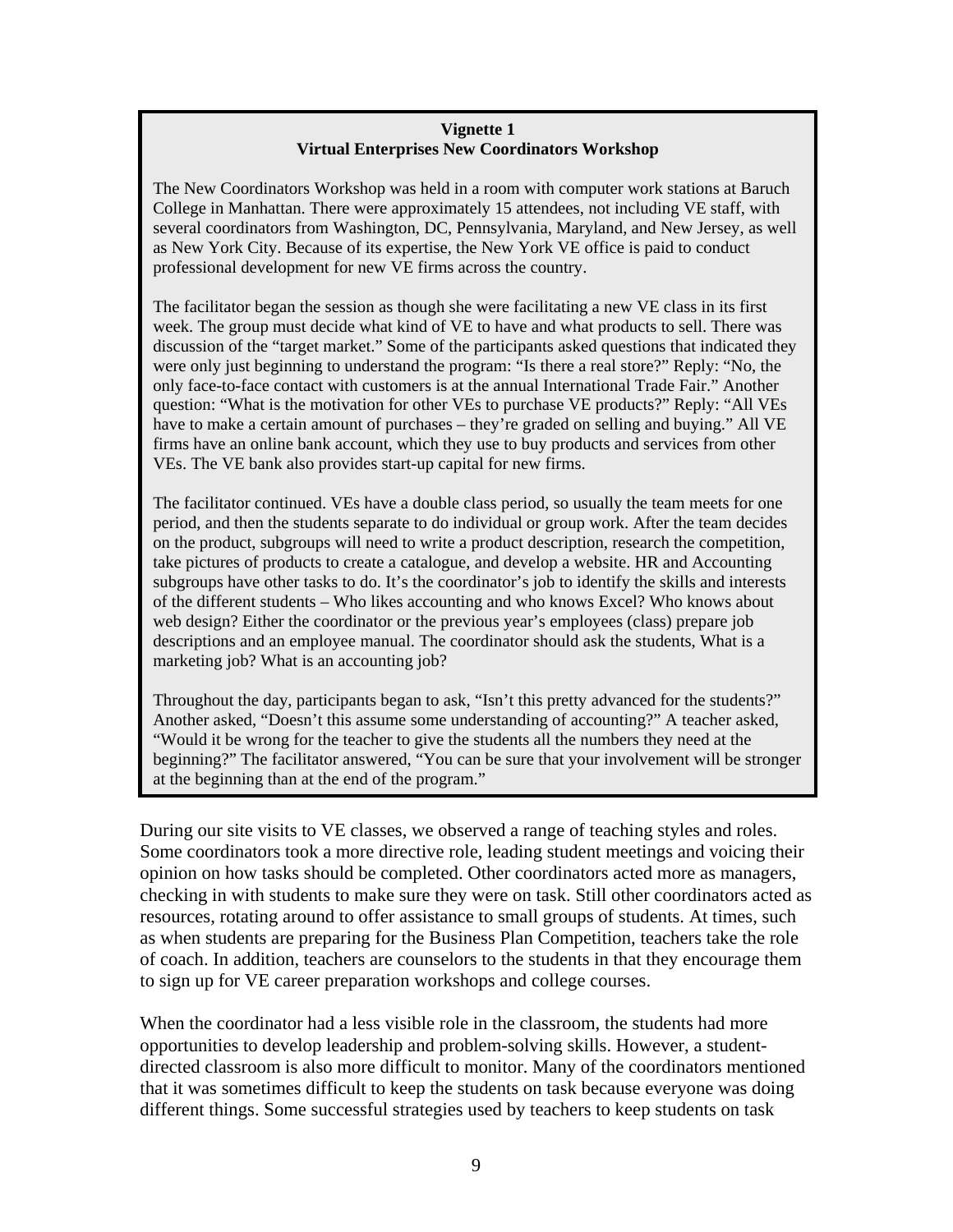include requiring students to write weekly logs that list their tasks and accomplishments, using the vice presidents to monitor and evaluate students in their departments, and assigning additional tasks so students stay focused.

The coordinators whom we interviewed described many benefits from teaching in VE. Several said that VE gave them the opportunity to work with students on a more personal level than teaching regular courses allows. One coordinator said, "You get to work with the kids in a different way. As opposed to being teacher-centered, it's student-centered. And I get to know and understand the student personally." Another coordinator echoed these sentiments: "I like it better than the classroom because it can offer the kids so much more. It's not 'do this.'" Since the students work independently, the coordinators have time to talk with individual students and try to work through their difficulties. One student expressed this difference: "I feel more like an adult. In other classes, teachers talk down to us."

This personalization is evident in the survey findings: 73 percent of the students who responded to the question said that their VE teacher took the time to get to know them (Figure 2), and 66 percent said their teacher helped them to develop their skills and interests (Figure 3).



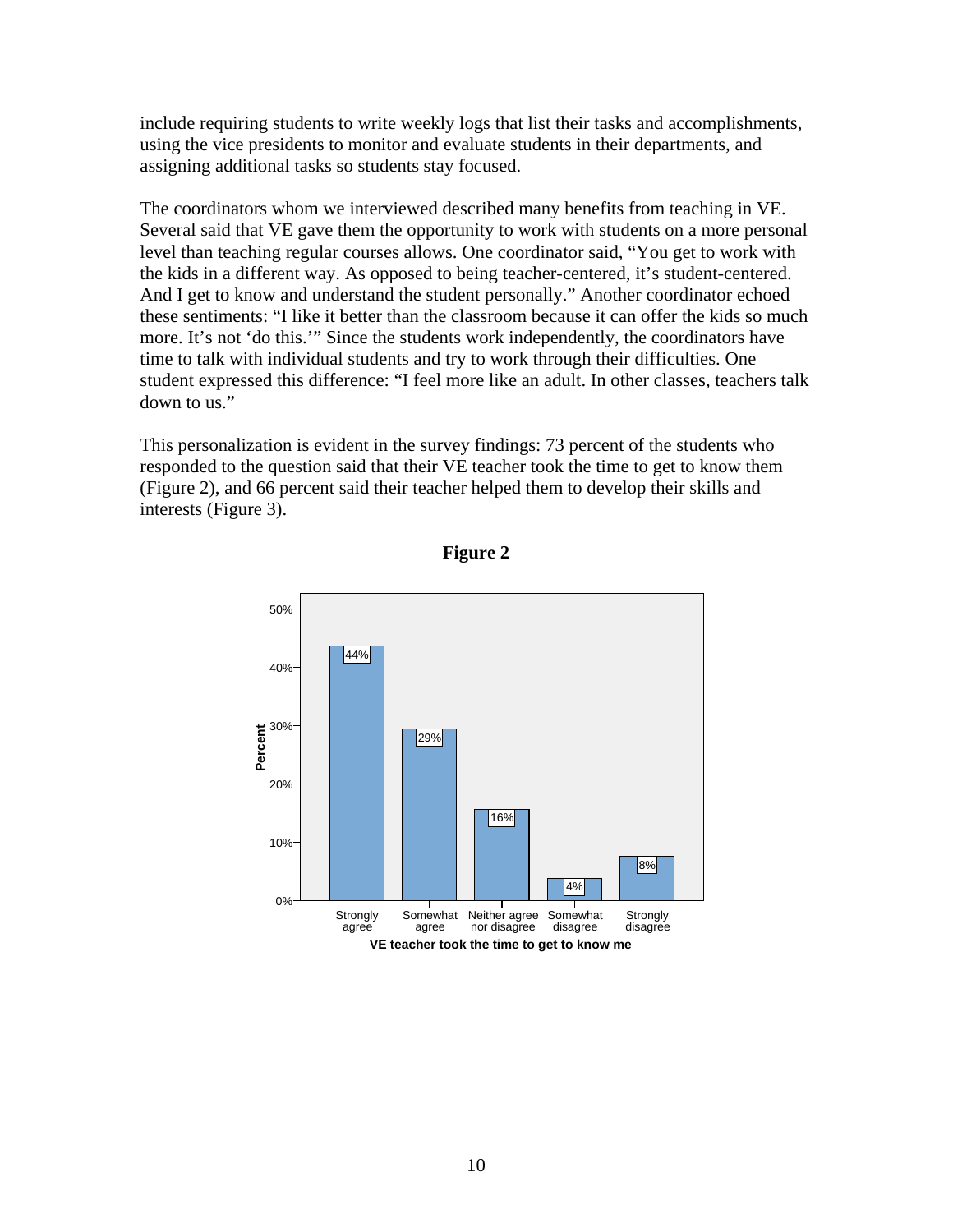



The program challenges the teachers as well as the students. As one teacher said, "It forces me to always be on top of my game, so I force them to be on top of their game." Another coordinator said that he appreciates the flexibility of the program: "The ability to be creative, it keeps you fresh." The teachers believe the students are gaining something particularly valuable from the program, and that gratifies them: "They'll be far more ready, far more capable at the end, and that gives me a personal sense of satisfaction."

## **Career Preparation**

Our survey results indicate that VE had a largely positive influence on students' career preparation. Students acquired a variety of workplace skills, including office skills, computer skills, problem-solving skills, and interpersonal skills. The vast majority (84 percent) of survey respondents indicated that they could use the skills learned in VE for future employment (Figure 4). These responses suggest that VE is indeed providing students with an education that seems relevant to their future and is helping them make the connections between school and work. In addition, VE provides student with a range of opportunities outside of the classroom to connect with other virtual firms and real businesses.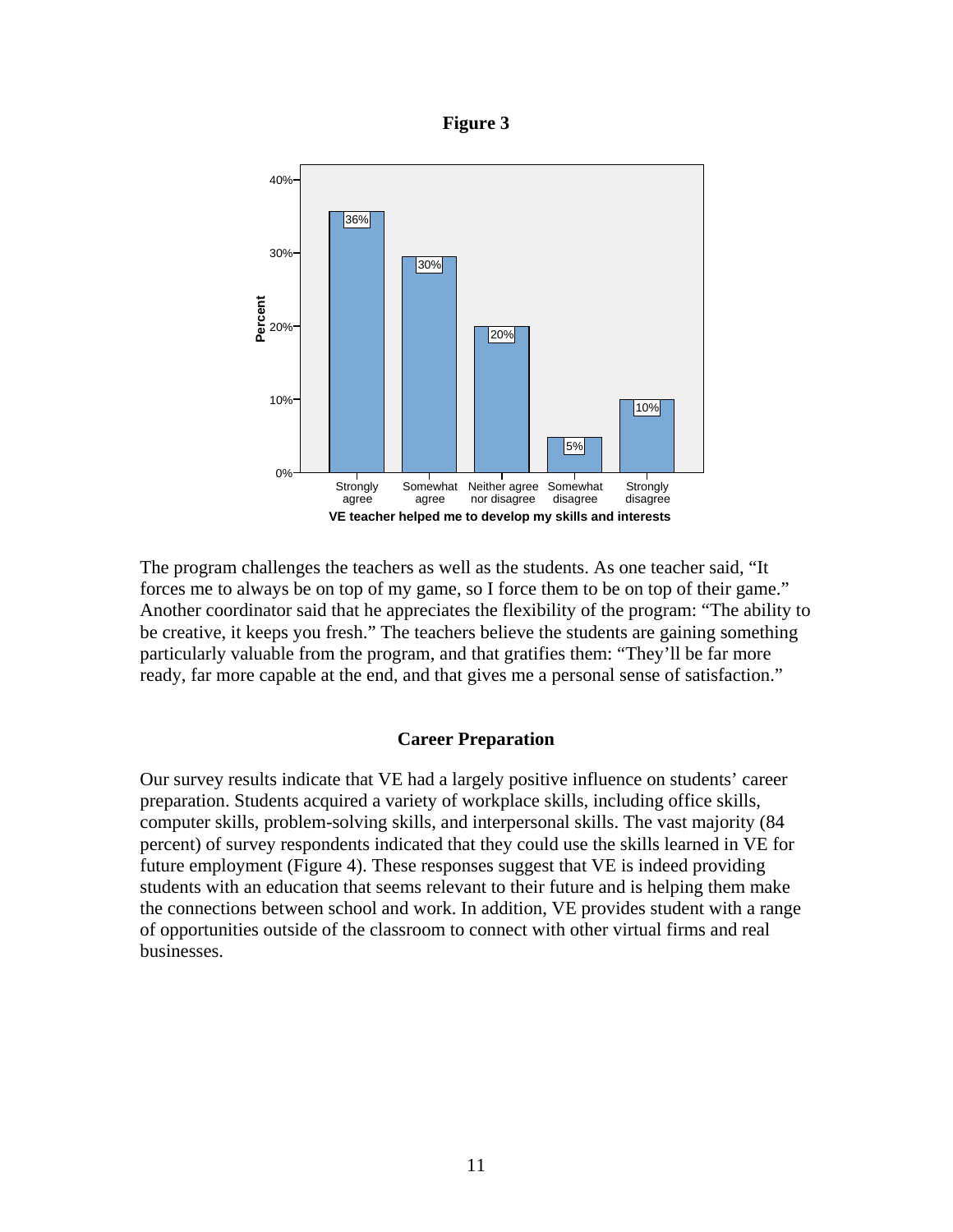



## **Development of Workplace Skills**

During our site visits, students often described their experiences in VE with comments like "We are at work" and "This is a job." Seventy-nine percent of the students indicated that VE helped them develop realistic expectations of the workplace (Figure 5). As a hands-on learning program, VE is structured so that students think of themselves as employees who are working in a business firm. Each firm develops and markets a line of virtual products and services, like cell phones and gift baskets or printing and web design. Students work in different departments, working on product design and marketing or keeping payroll and calculating firm revenue. "I think I'm so passionate [about my work] because this is what I want to do in the future," said one vice president of Sales and Marketing. "It feels like a real job. You check your pay, your W-2. It's a real world experience. It's a privilege," said a student in Human Resources.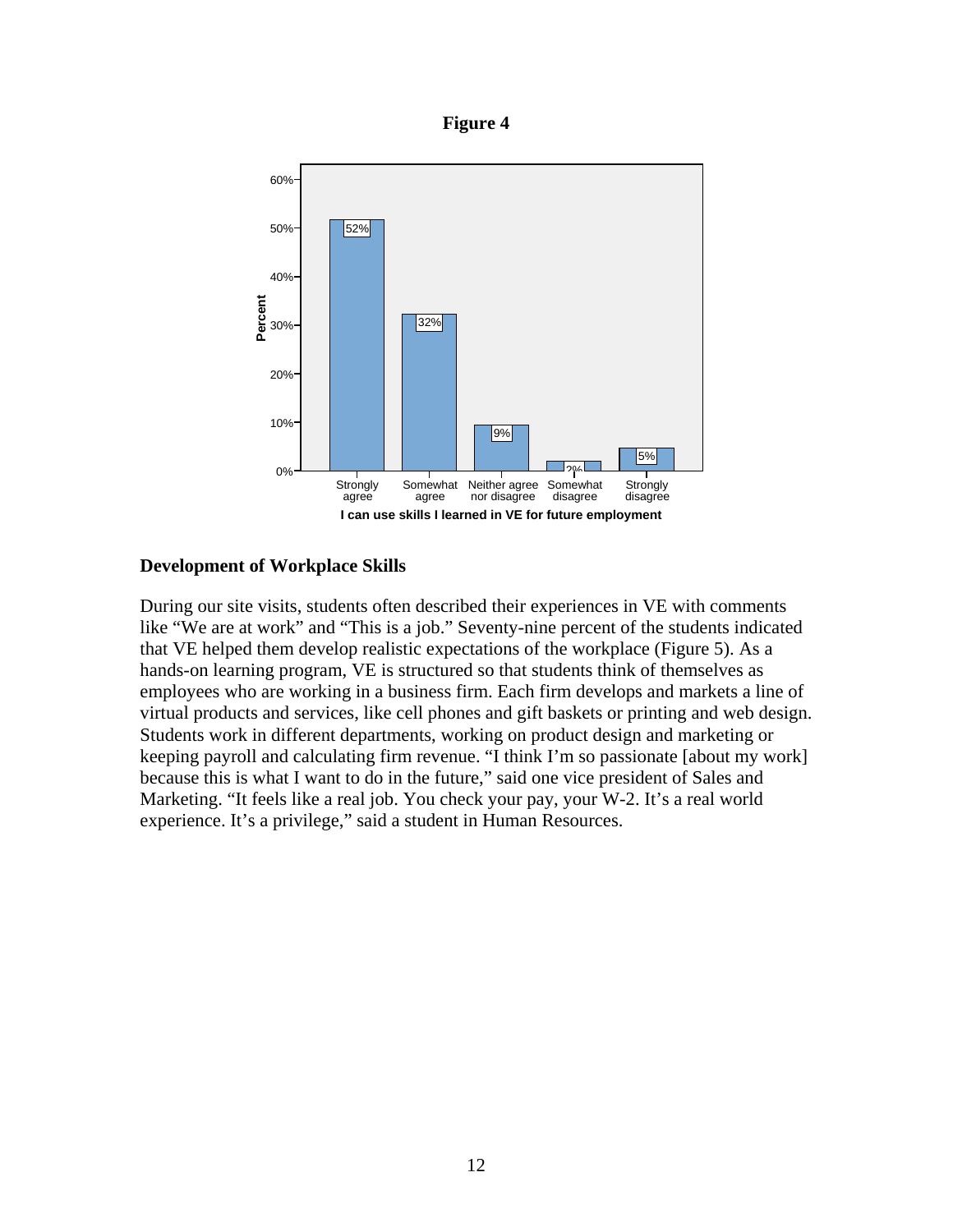



Through their work in the firm, students learn various workplace skills: how to answer phone calls, write checks, prepare invoices, write memos, send faxes, and write an agenda. Periodic workshops run by VE Central teach a limited number of students more specialized tasks like how to fill out tax forms, write a business plan, and create a budget.

VE students use computer applications for most of their work, becoming proficient in programs like Microsoft Word, Excel, PowerPoint, Illustrator, and Publisher. During our visit to a VE travel magazine, we observed three students in the Sales and Marketing Department working on the firm's website. One student was using html to create boxes for advertisements, another was writing a travel article in Microsoft Word, and the third was adding flash to the website and creating links using Microsoft Illustrator. VE students also have email accounts and use the Internet to research products and find images for their catalogues and advertisements. In addition, the VE marketplace and banking systems are both online.

The majority of VE students had taken at least one computer course prior to VE, and several students said that VE gave them an opportunity to apply their computer skills. Students who had not previously learned how to use computer programs "learn on the job." On one of our visits, a student proudly showed us her PowerPoint presentation to recruit next year's students. Her classmates had showed her how to use PowerPoint. "You learn lots of computer skills here," she said. Being adept with computers is a skill that is valued in almost any job. The VE internship coordinator told us that many employers ask for student interns with excellent computer skills.

Another important skill that VE fosters is critical thinking. Instead of being recipients of information, students must take an active role in their firm and make decisions that will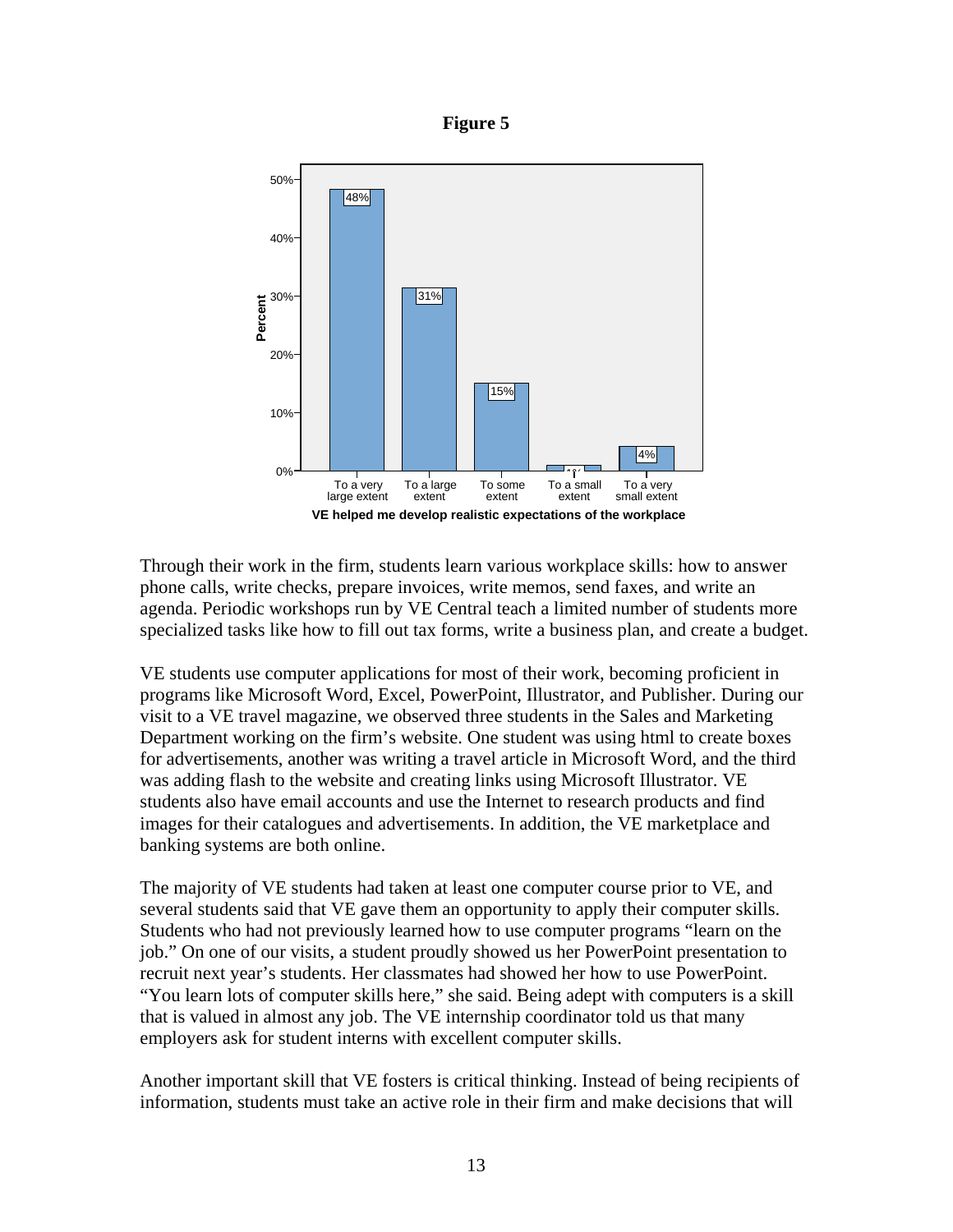benefit the business. Almost three-quarters of them indicated that VE helped them develop problem-solving skills (Figure 6). One student wrote:

Instead of a regular class [where] the teachers teach on the board, students take notes and do homework, we…learn from actual working. We learned from mistake[s]. In the process, I learned in a way that allows me to improve my ability to handle information, to make decisions, to work in groups and independently, to set up objectives, to time manage and to evaluate.



## **Figure 6**

Seventy percent of students indicated that VE helped them develop time-management skills (Figure 7). One CEO had an intern help her improve her time-management skills by telling her when every ten minutes passed.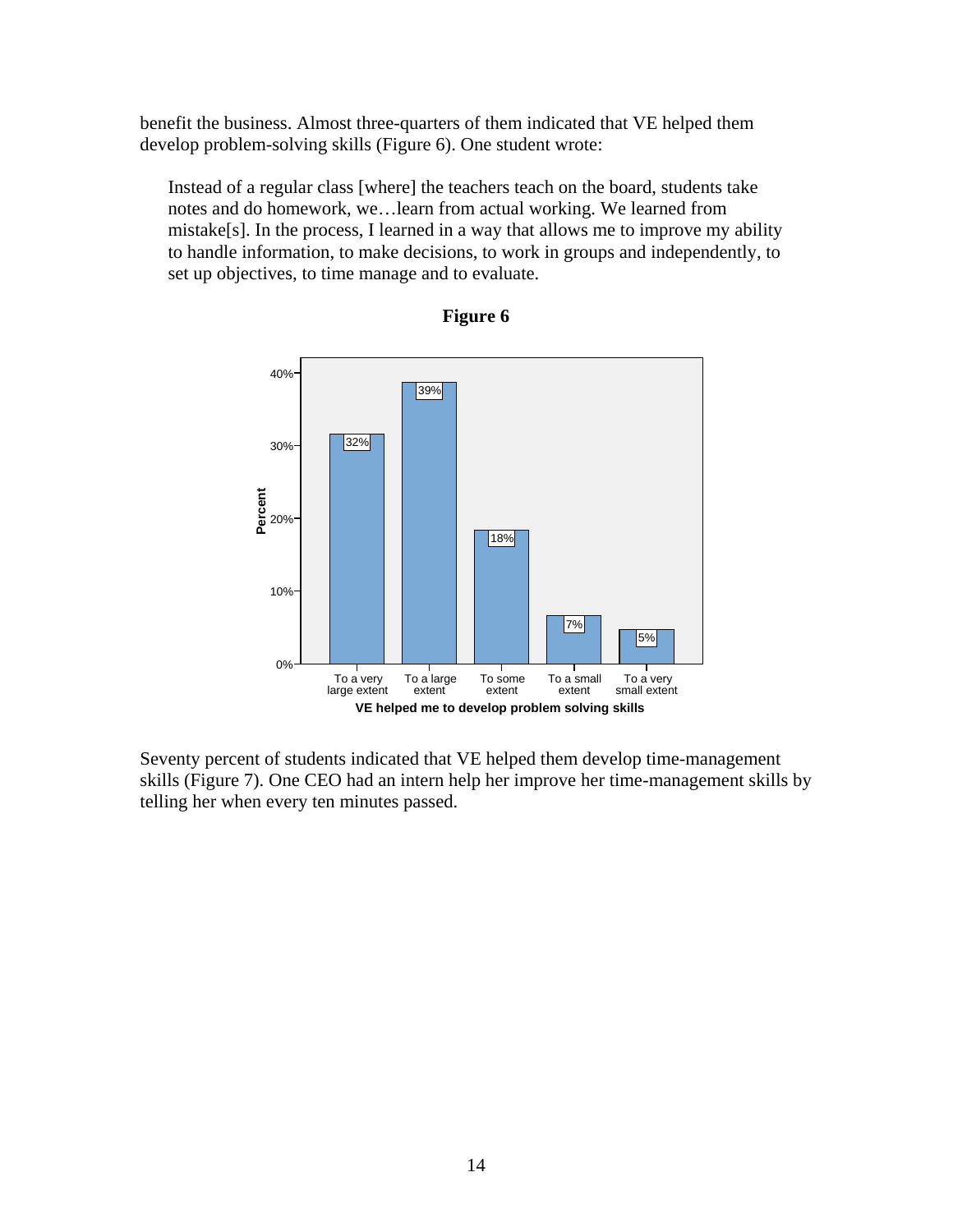



In a typical high school class, students have few opportunities to work on their interpersonal skills and teamwork. However, in VE, working in teams is critical to the success of a firm. Seventy-four percent of the students indicated that VE helped them learn to work with different types of people (Figure 8). "It's unlike any other class [where] you can be absent for three days and no one else is affected," said one student. In VE, students need information from other students in order to do their work. If students are absent, they sometimes email their work to the others and say, "I'm working from home." There is a high level of interdependence, and students recognize that they must cooperate in order to accomplish their goals. One student said that he had never worked as efficiently with a group before participating in VE.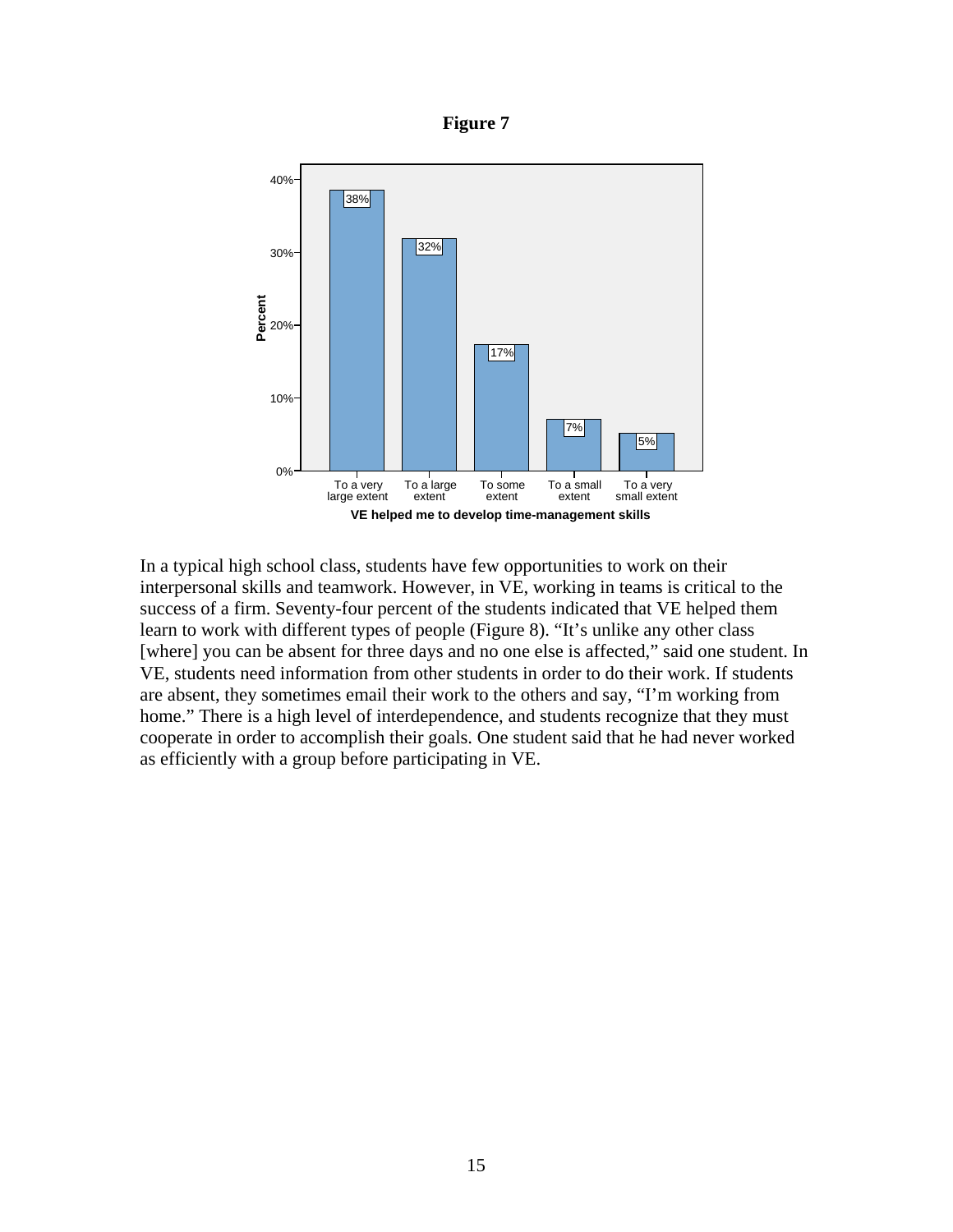



Still, it can be difficult for students to work together. According to one VE coordinator, it is very difficult for her students to listen and take criticism, and to show respect to their peers when they do not like them. "Telling strangers what needs to be done can be awkward," wrote one student. However, it was worth the effort for him. "My favorite VE experiences include sitting down with the employees and teaching them how to produce work efficiently. Watching others produce work due to the lessons I have given feels great." In many VE firms, the Human Resources Department conducts employee evaluations and conflict resolution workshops to help work out interpersonal conflicts. Still, we heard several complaints from students that their classmates were not doing their work, placing additional burdens on them and lowering the morale of the group.

## **Bringing Students into the Real World**

While VE promotes teamwork, competition also plays a significant role in the program. Throughout the year, VE sponsors a number of high profile local and national competitions that involve judges from the business world, award ceremonies, and trophies. In the eyes of supporters, competitions motivate students to work hard and strive to do their best. "Competition really brings out the best in them," one coordinator said. His students are motivated to learn so they can perform better in the competitions. He calls this "trick teaching." To detractors, competitions can be stressful and overwhelming, placing too much pressure on students and teachers. One coordinator pointed out that students are the best promoters of the program: if they feel too stressed, they will not encourage their friends to join the program.

Competitions certainly are time consuming and sometimes stressful, but they also energize the students and provide recognition for their work and for the program. Local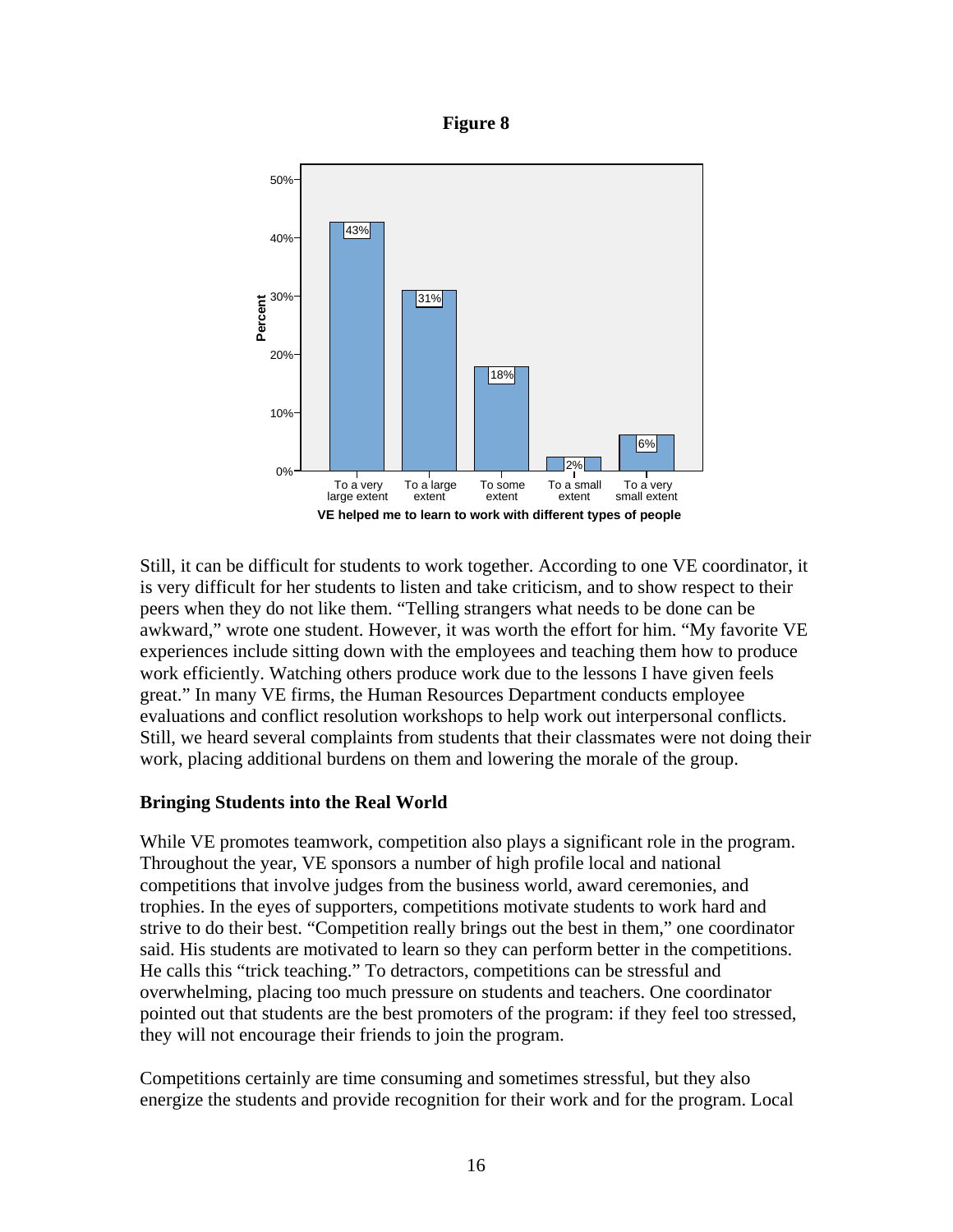businesses sponsor and participate in the competitions, giving students opportunities to meet people in fields that interest them. Seventy-two percent of the students indicated that VE helped them feel comfortable working with adults (Figure 9), and 81 percent indicated that VE helped them know how to behave in professional situations (Figure 10).



**Figure 9** 

**Figure 10** 

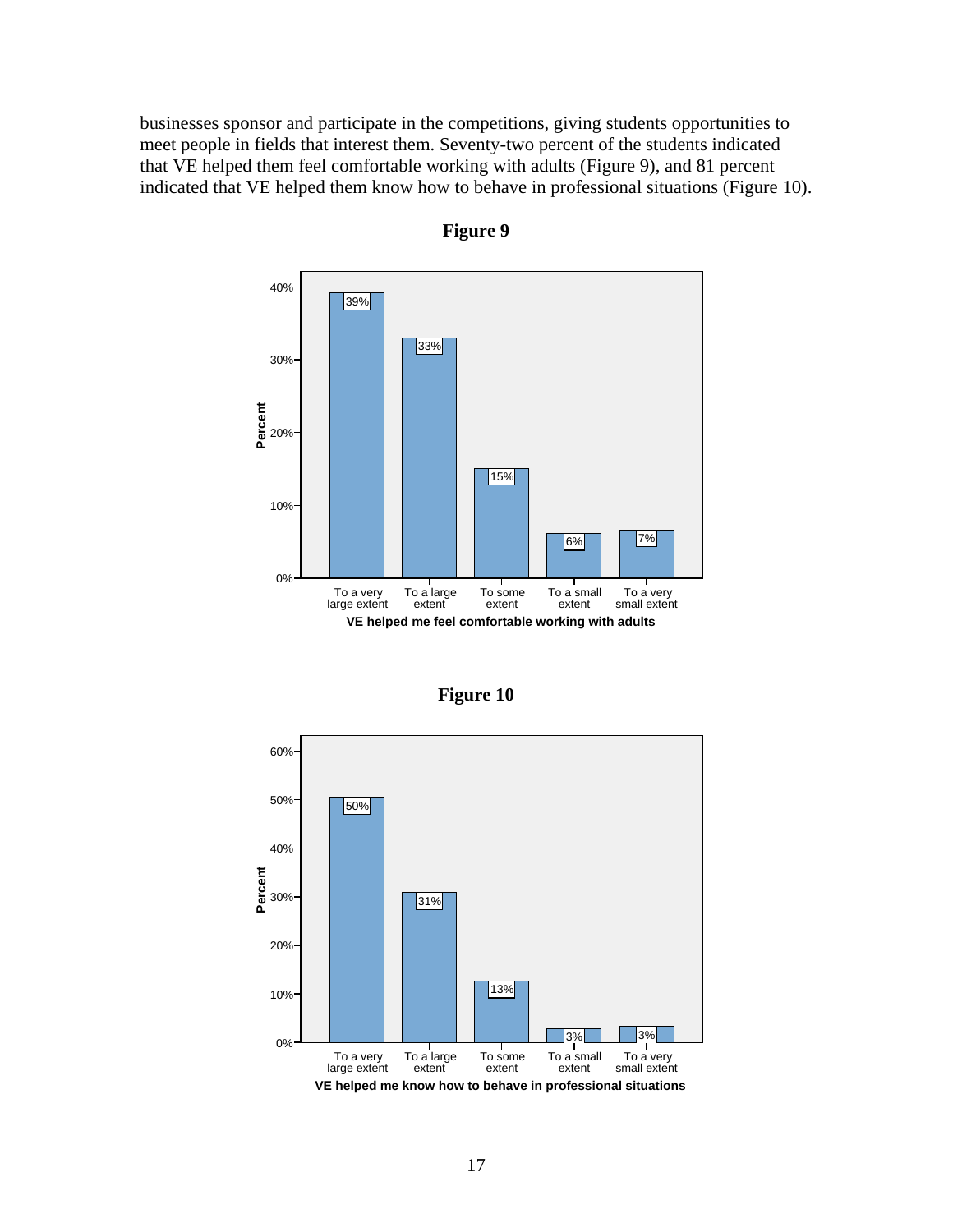Moreover, competitions teach students about the nature of the business world. As one student aptly put it, "Most importantly, I have learned about what it takes for a business to compete in the real world." VE also teaches students how they can succeed in the business world. One student described how he changed during his year in VE from a "mere, quiet boy that was the one that would stand in the corner" to someone who is "promoting myself every chance I get. [VE] instilled with me perseverance, competitiveness, and drive."

The competitions also give students the opportunity to speak in front of a large audience. In presenting at the Business Plan Competition (Vignette 2), one student wrote:

I had never spoken in front of an audience before. My heart was pounding extremely fast and I started to perspire, but I took a deep breath and with confidence I just did what I had practiced all week. Taking part [in] this experience, I overcame my obstacle of being shy. Now I feel more prepared and more self-assured in my ability to speak publicly.

Another student wrote, "Before Virtual Enterprise, I was reticent to speak in front of other people, but my Virtual Enterprise firm … has shaped me into a future businessman."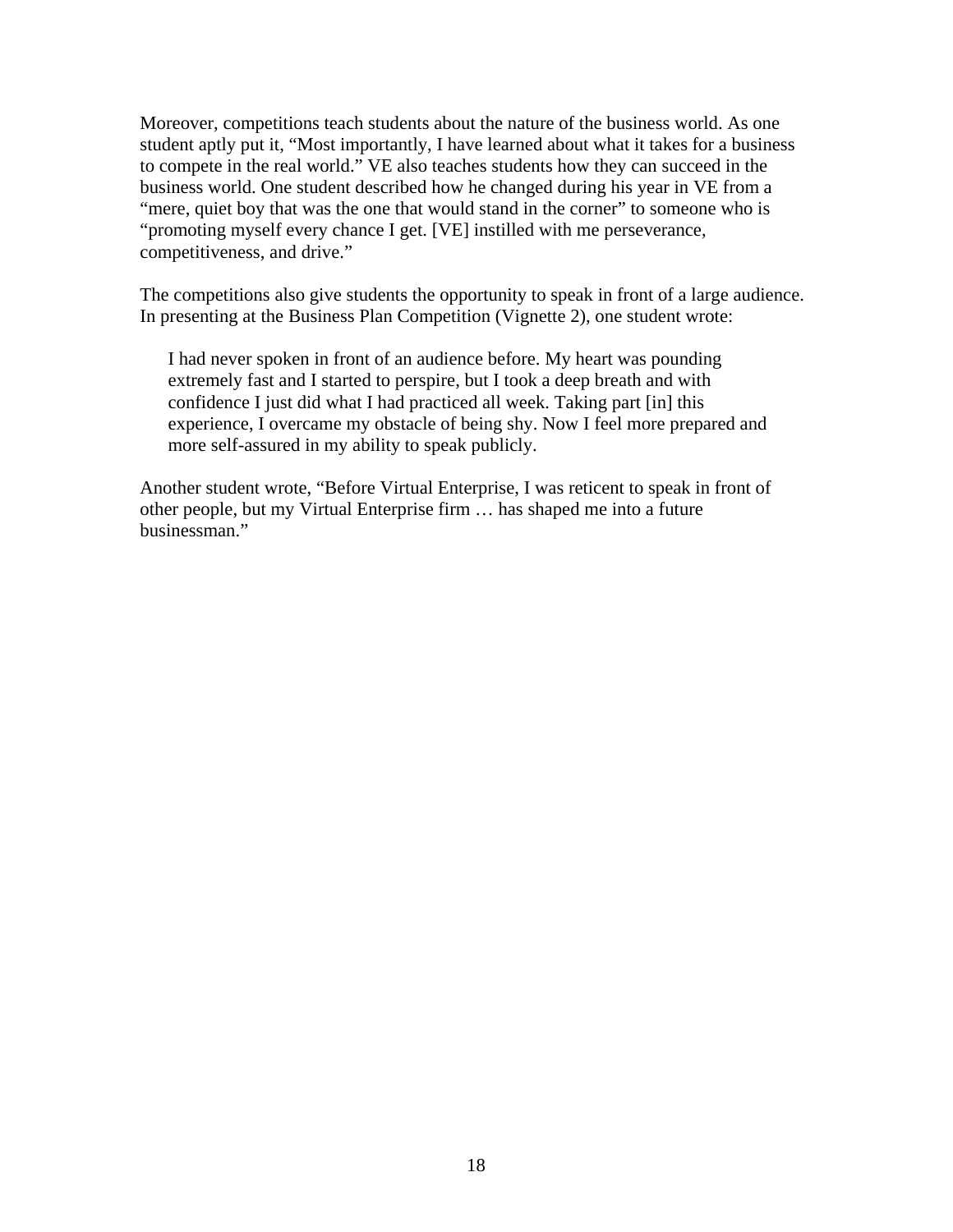## **Vignette 2 Virtual Enterprises Citywide Business Competition**

The Citywide Business Plan Competition takes place at the offices of Deloitte & Touche at the World Financial Center. There have been prior competitions in each of the boroughs to determine the fourteen VE firms that will make it to the final round. These teams wait anxiously for their turn to present. The room is full with students, teachers, and principals. In the front row sits a panel of judges made up of employees from different business firms. A representative from Bear Stearns welcomes the students: "You are tomorrow's leaders. You warrant your place in the business world." A representative from Deloitte & Touche tells the students that 60 Deloitte professional staff have worked with four VE firms, and 14 VE alumni currently work at the firm.

Each firm has eight to twelve minutes to present its business plan to " potential investors" (the panel of judges), followed by three minutes of Q&A. The first team of students is smartly dressed with the men in business suits and the women in blue collared shirts with black vests. They comprise the management team of a virtual hotel/resort in Cancun. Each student speaks loudly and clearly, and the team's PowerPoint presentation is full of Excel charts and special effects. As one student explains their marketing strategy – which includes a MySpace page – we are reminded that these are high school students. Watching the students present with such professionalism, it is easy to forget.

During the Q&A time, the students are asked, "What current event since September 2006 has most affected your firm?" Without hesitation, a student explains how the new law requiring travelers to Mexico to have passports may have a negative impact on their business. To assist travelers with obtaining passports, they have added a link on their website to American Express passports. The second question follows: "What expense would you drop if you had to cut costs?" A student replies, "We will reduce staffing for the off-peak season."

The largest event sponsored by VE Central is the International Trade Fair, and it is the highlight of the year for most students. While only select students participate in some of the other events, the whole class usually attends the Trade Fair. It brings together firms from across the country and even a few firms from outside the United States to buy and sell products. Each firm designs a booth to advertise its products and services, and tries to attract customers. Students wander around the Fair, making sales and meeting students from other firms with whom they have previously had only virtual exchange. Guests are also invited to participate; they receive "checks" that they can use to purchase products. The Fair is loud and busy, and feels like a real business convention. One student described the Trade Fair as "the most chaotic, tiring, craziest experience I ever had and I would not mind to do that all over again." Another student, who initially thought that the Trade Fair would be boring, commented, "You do business with so many people. You get to see a face." Yet another student echoed the sentiment, "Even though the program is virtual, the trade fair brings a unique sense of reality."

To help students translate the skills learned in their virtual workplace to a job in the real marketplace, VE Central offers a Job Readiness Training for interested VE students that provides tips on writing resumes, preparing for interviews, and finding a job. The training is offered twice a year. Even though the workshops occur on a Saturday, students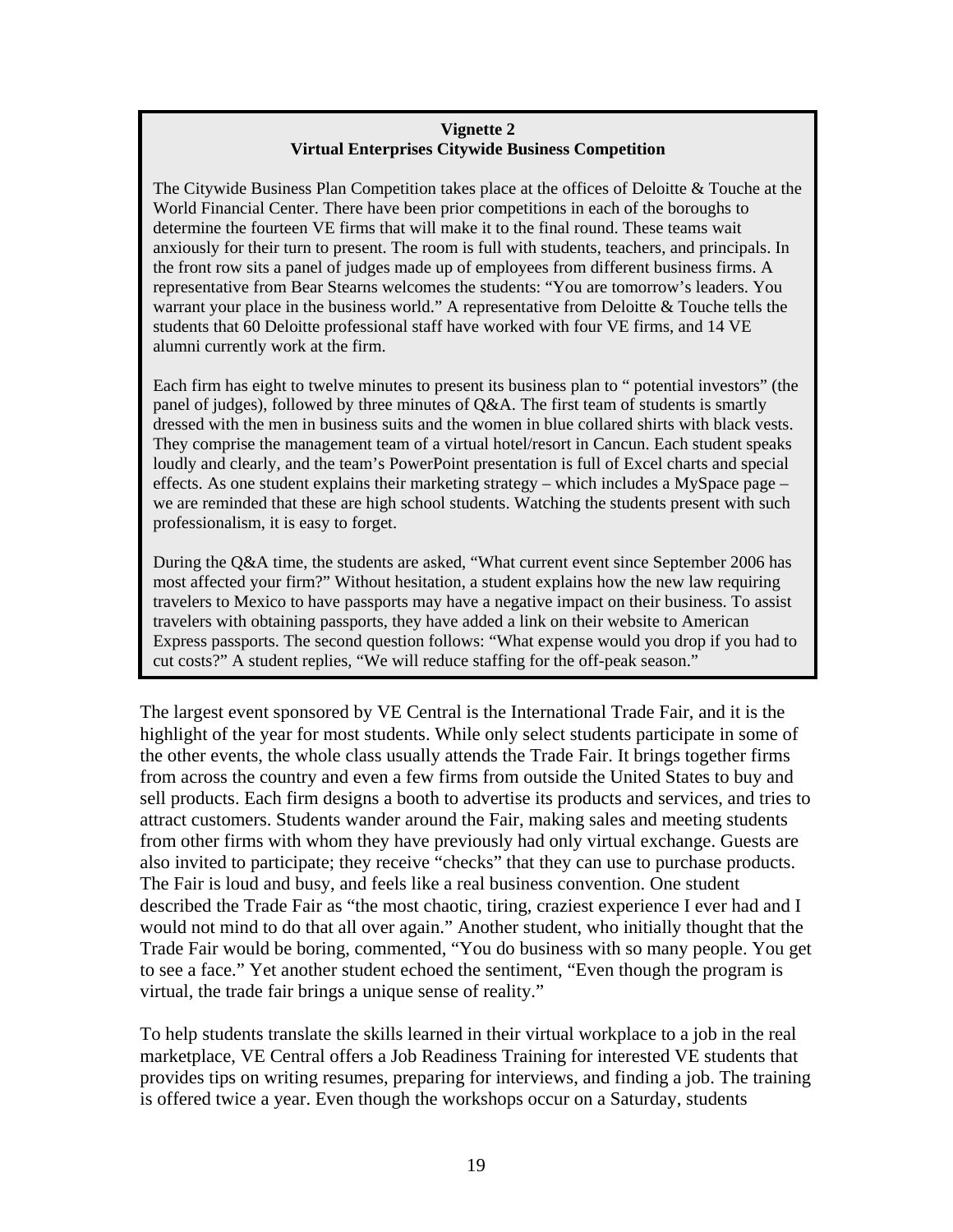participate in large numbers. Forty percent of the students surveyed attended the Job Readiness Training. The training is required for any student who seeks an internship through the VE program. Internships, which take place during the school year and summer, are arranged through VE Central. About one-fifth of the VE students surveyed participated in a VE internship (see the Appendix for a list of businesses that offer VE internships).

All these activities provide VE students with more opportunities to learn about careers and prepare for their futures. As one coordinator said, "It gives them a foot forward; they have advantages that other students not in the program wouldn't."

## **Academic Skills and College Preparation**

Supporters of Career and Technical Education (CTE) argue that it brings relevance to the high school curriculum and helps students engage deeply in their studies. Detractors, conversely, argue that minority and low-income students are sometimes steered into CTE tracks that do not lead to college. Research provides support for both these arguments. While CTE has been shown to motivate students and support high school attendance and graduation, it has not been found to have a significant impact on students' academic achievement or college-going rates.<sup>6</sup> To address these concerns, many educators and policymakers have advocated for increasing academic rigor in CTE courses and programs.

By combining a rigorous curriculum with a hands-on application of many academic skills, Virtual Enterprises aims to prepare students for both college and careers. The VE curriculum includes a strong academic component, focused on writing, speaking, math, and technology skills. For example, we observed students engaged in many different forms of writing, including human resources manuals, new employee manuals, business newsletters, business plans, annual reports, emails to customers and potential customers, memos, meeting agendas, employee evaluations, student recruitment flyers, questions for student interviews, resumes, and cover letters. In most cases, students must write several drafts of these documents before they are finalized, a process that teaches the importance of revising one's work to ensure the accuracy of punctuation and content. Students must also learn proper speaking skills, as they talk with clients and employer partners, and the subgroup of students that participates in the Business Plan Competition must perfect a formal oral presentation (see Vignette 3).

<u>.</u>

<sup>6</sup> See Kazis (2005) for a review of research on CTE.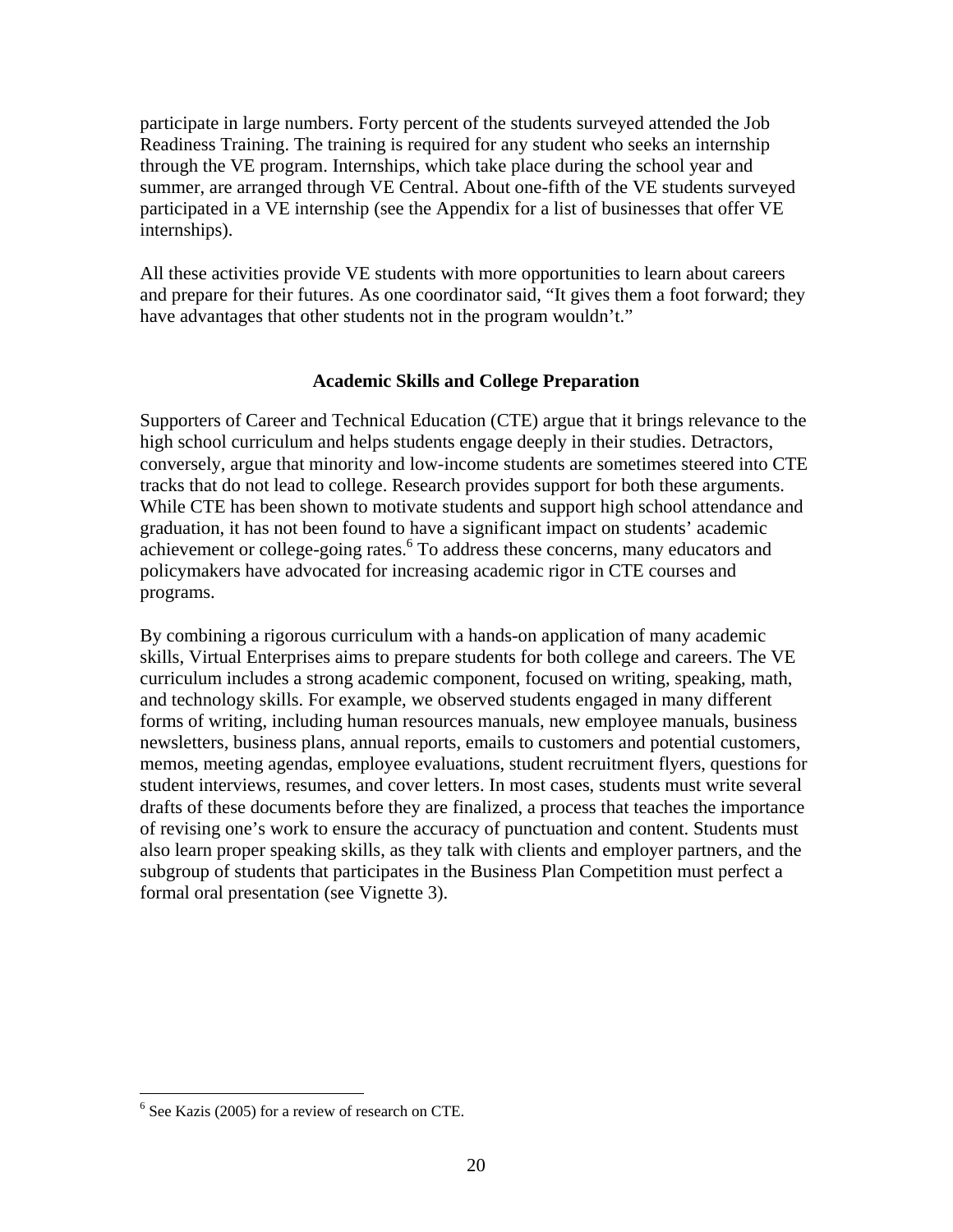## **Vignette 3 Preparing for the Business Plan Competition**

In an insurance company, five students and the coordinator met to discuss the upcoming Business Plan Competition. The students had to prepare a seven-minute speech and a PowerPoint presentation for the competition. The following day, they were presenting for the principal as a practice session. One student timed the presentation and clicked the slides forward. The other four began to practice. The CEO had memorized parts of her speech and spoke in a loud, clear voice. All the students seemed professional and knew their material well. They discussed when to switch the slides and seemed in sync with each other. Students were supportive of one another as each one spoke. The CEO suggested that they conclude their speech by saying their company name: "It's cheesy, cute, and catchy." Plus, it would help people to remember their company name (an important lesson in marketing). The CFO suggested they could end with the CEO saying, "Remember: We are…" with the group saying the firm's name together.

The learning of mathematics and technology skills frequently goes together. Students in the accounting department must master details about students' pay and business and individual taxes, as well as process invoices. We observed many students engaged in calculations, such as checking data for the company's tax forms. Selected students from different firms attend a specialized workshop on W-2 reports to the Internal Revenue Service, taught by VE Central staff members (see Vignette 4).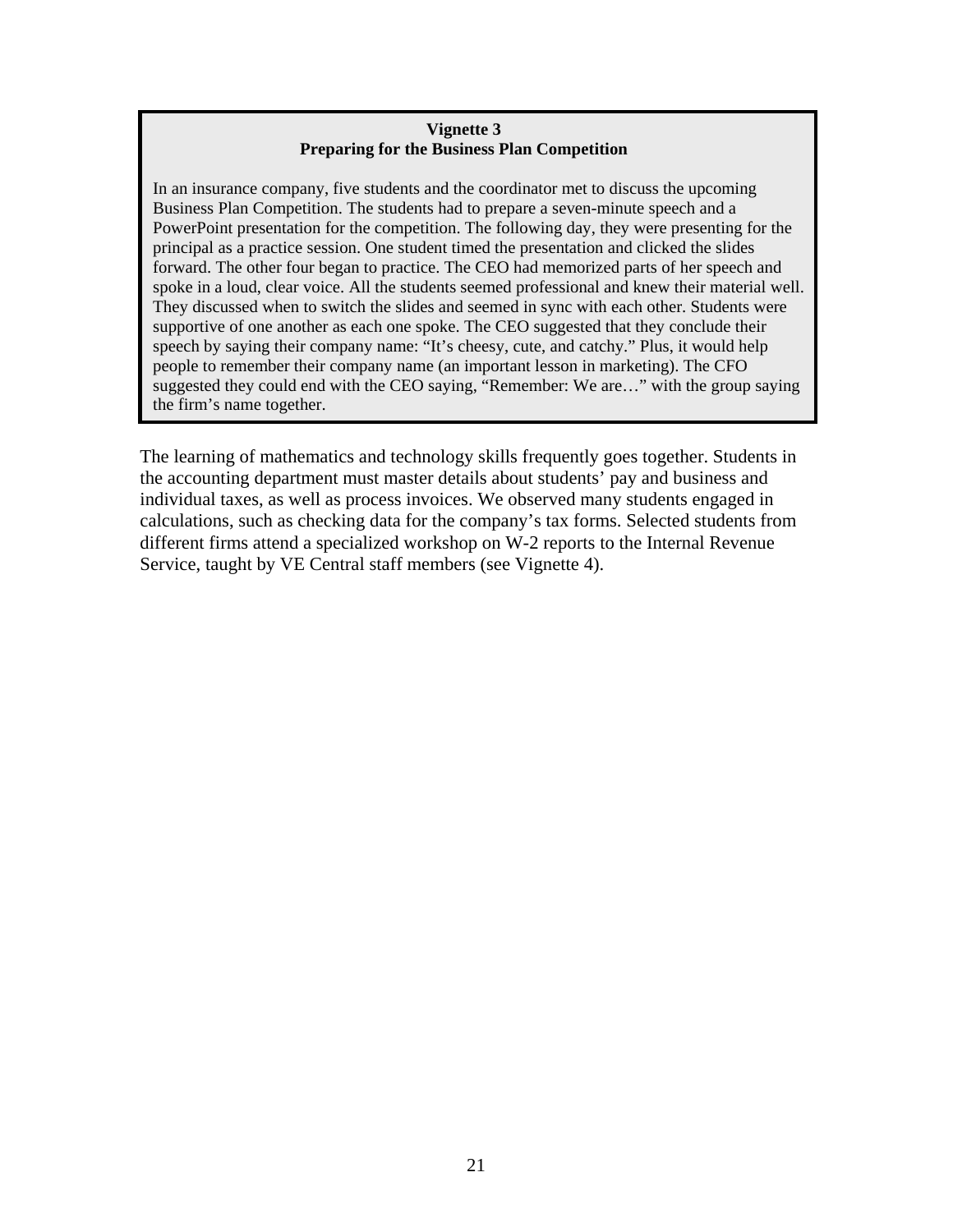## **Vignette 4 Virtual Enterprises W-2 Workshop**

About 15 students attended the W-2 workshop. The facilitator began to talk about Excel spreadsheets, saying that if he started to go too fast anyone who didn't have enough experience with Excel should just ask questions. He asked the students to say which departments they were from, and learned that most were from Accounting with a few from Human Resources. After the students logged in to the computers, the facilitator projected a laptop screen onto a large screen at the front of the room. He started with some general questions: "Who gets to decide how much someone gets paid?" There was discussion about how most of the firms pay by the hour, with HR counting the hours and then reporting that information to the Accounting department, which actually pays the employees.

The IRS requires that, starting January  $1<sup>st</sup>$ , every firm has to prepare a W-2 for every employee, which has to be completed by January  $31<sup>st</sup>$ . The facilitator referred to a handout, a withholding tax form 941… There was discussion of payroll taxes and income taxes, and what the government uses taxes for. Then, there was discussion of the difference between earned and unearned income… The facilitator explained federal and state withholding. He then talked about 401K plans. In the VE program, employers are required to match employee contributions dollar for dollar.

The facilitator continued: "Social security has been a hot topic the last couple of years." Many of the students wanted to comment on this…Then, they all referred back at the Excel sheets, looking at deductions, formulas, gross pay versus net pay, and so on. The facilitator told the students that some companies contract out their payroll services, asking, "Does anybody know the term 'outsource'?" Some did. "Anybody read *The World is Flat*?" In the book, the author explains that the people processing your payroll could be in India.

Our survey results show that 58 percent of the students found that what they learned in VE was more challenging than what they learned in their other classes (Figure 11). Setting higher expectations for students and showing them the relevance of their education can be powerful motivating forces. Sixty-eight percent of students indicated that VE motivated them more than their other courses did (Figure 12), and 53 percent of students indicated that VE motivated them to do better in their other classes.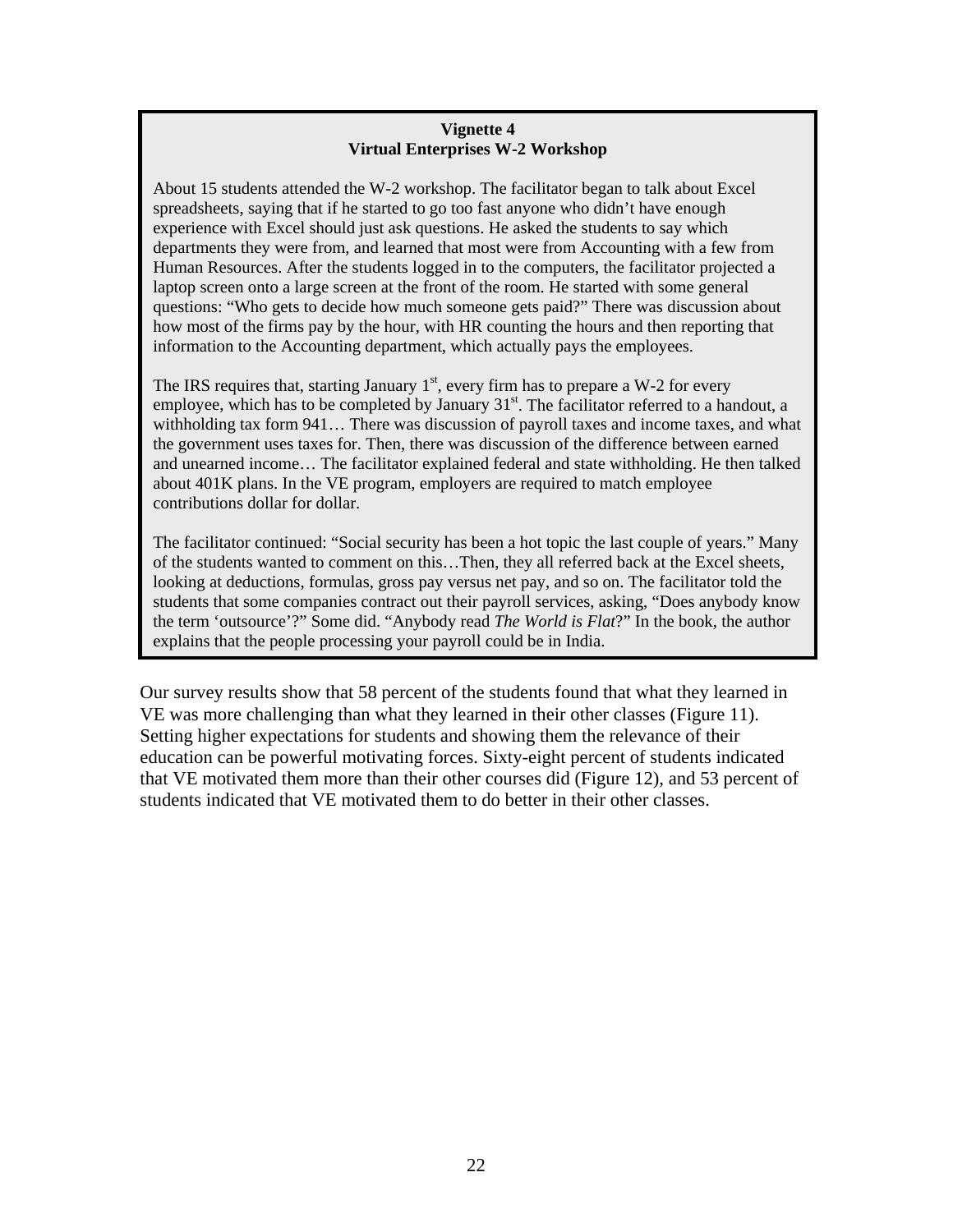**Figure 11** 



**Figure 12** 



While these are positive findings, it should be noted that the level of academic rigor and student expectations sometimes varied significantly by their position and department within a firm. Students in leadership positions have greater responsibilities and appear to have more opportunities to engage in academically rigorous work. For example, during one of our site visits, the vice presidents of the firm were writing the firm's business plan,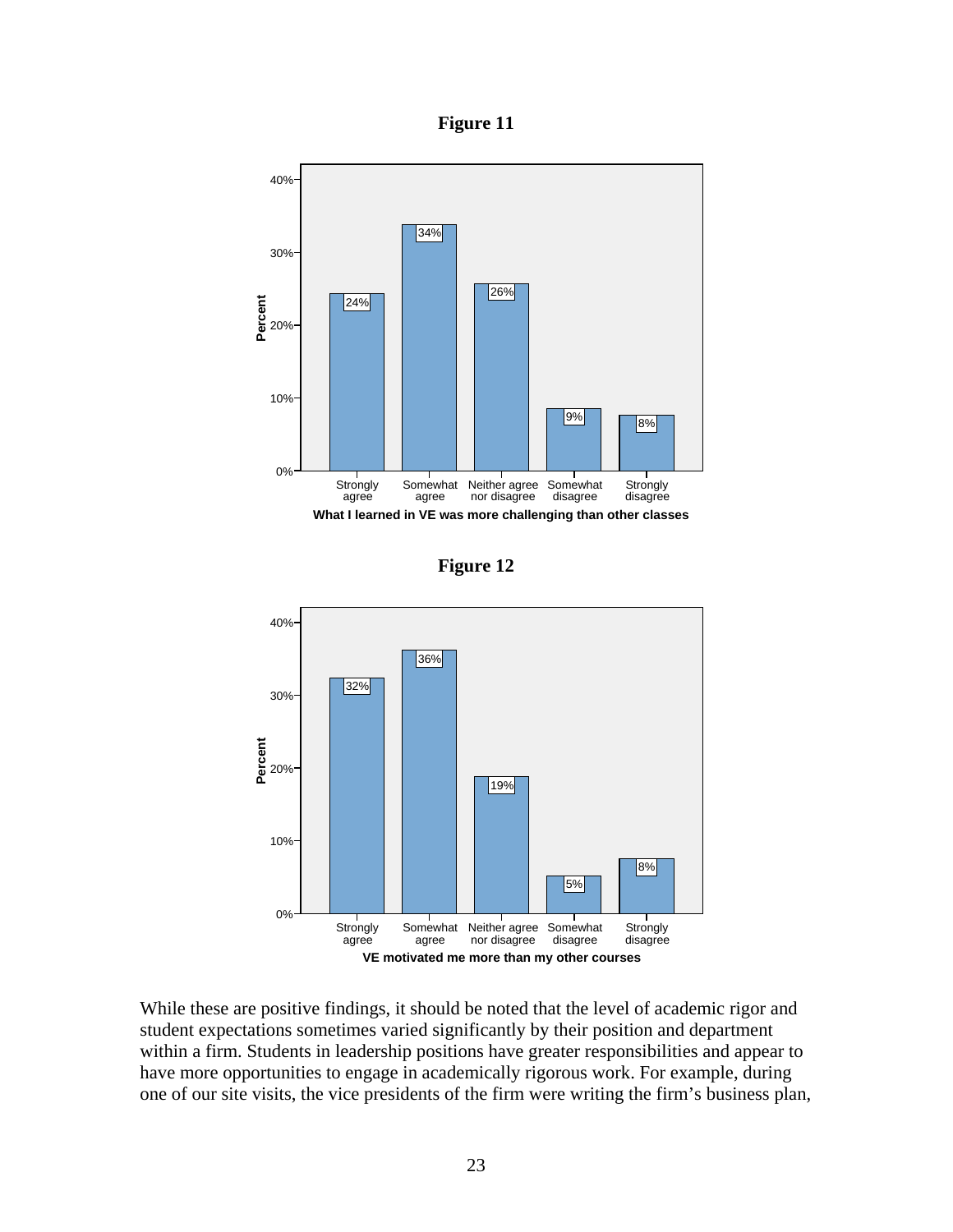a very challenging task, while employees in the Design Department spent the class searching online for images for the firm's brochure. In our survey, over a quarter of the respondents indicated that they sometimes did not know what they should be working on. It may be necessary, therefore, for coordinators to assign additional projects to ensure that all students are improving their skills so that the students' own level of initiative does not determine how much they gain from the class. For example, one VE coordinator requires all students to summarize business articles found in newspapers and magazines.

As part of some of the VE courses, students study an applied economics curriculum, thereby linking the career technical component with an academic subject required for high school graduation; students receive economics credit upon passing an end-of-course examination. VE Central has created an economics curriculum that integrates economic concepts into the VE curriculum, and would like all VE programs to fulfill the economics requirement. Adding economics to VE seems like a promising way to integrate academics into the program, and also to work with students' scheduling requirements. However, some coordinators felt that there was not enough time to teach economics lessons, as their students were already busy with regular VE coursework and preparations for the different competitions. Typically, the economics curriculum is taught in a traditional format during a portion of the VE class time, although we did speak with one coordinator who tried to create a college atmosphere by giving her students the assigned readings and expecting them to come prepared to class to discuss them once a week. Adapting a college format may be a less time-consuming way to incorporate economics into VE while also providing students with an opportunity to participate in a college-like course experience.

Participating in VE has helped the majority of the students surveyed feel more prepared for college. Sixty-six percent of them indicated that VE improved their confidence about being prepared to do college work (Figure 13), and 63 percent indicated that VE made them believe that college was a realistic option for them. Forty-six percent of the students said that their VE teacher helped them with college planning, a not insignificant percentage given the teachers' workloads and the fact that school guidance counselors generally have this responsibility. Sixty-seven percent of the students surveyed indicated that VE helped them focus on what they wanted to study in college (Figure 14). One student wrote:

Compared to my other classes, Virtual Enterprise has had the most meaning towards my high school education. The program is very thorough and concise since it is hands-on. I am so excited every weekday to wake up and get dressed in the morning since Virtual Enterprise is my first class. The motivation that I attained to better my future and life is invaluable. I am so much more prepared for college, my future career, and life than my fellow peers since I have had this opportunity.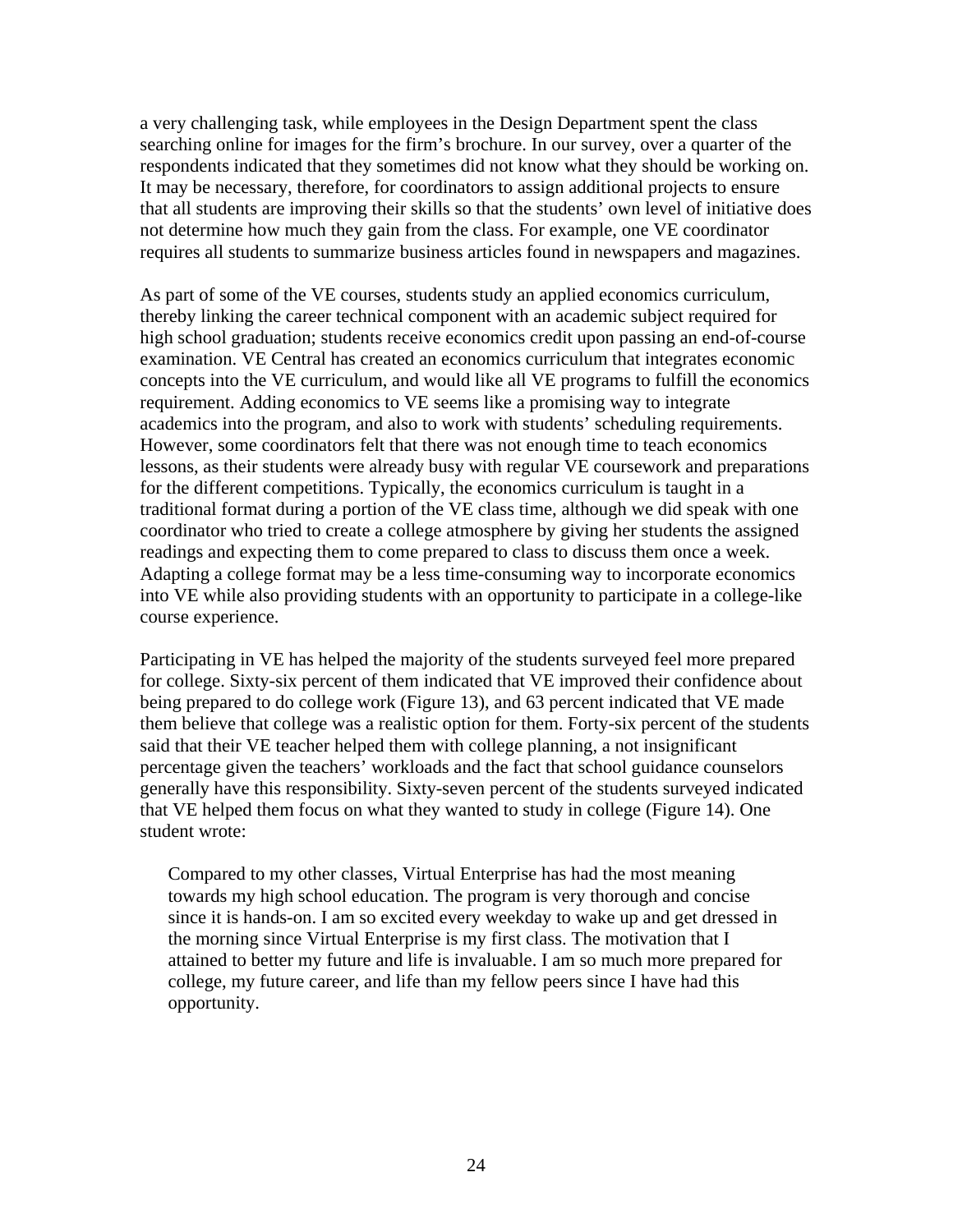**Figure 13**







To support their college preparation, VE students have the opportunity to enroll in actual college courses. They may take college-credit courses for no cost at the local partnering colleges: Queensborough Community College, Borough of Manhattan Community College, NYC College of Technology, Monroe College, DeVry Institute of Technology,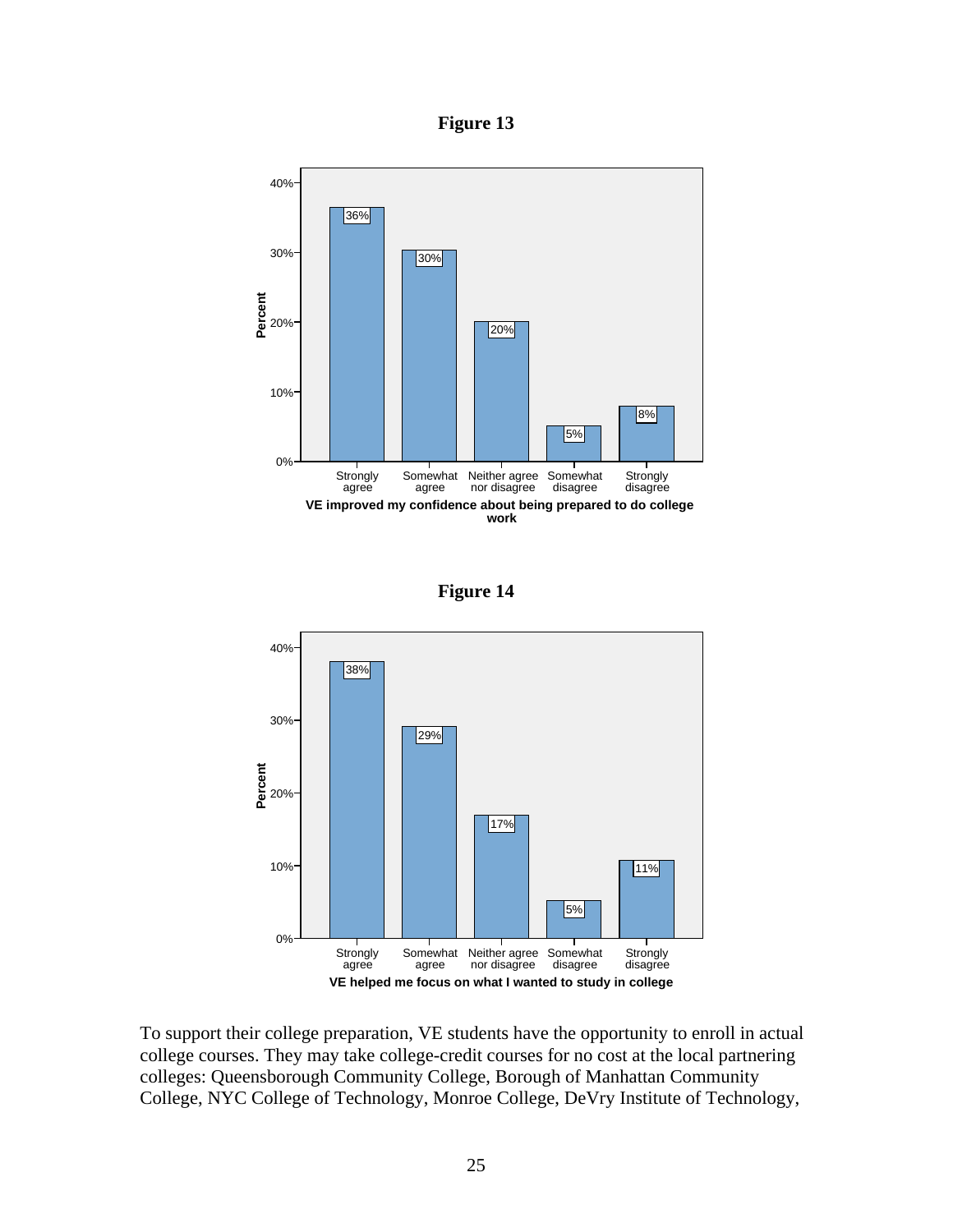and Baruch College. Course offerings include Public Speaking, Introduction to Business, Introduction to Accounting, Introduction to Marketing, and Integrated Business Applications There is some evidence that taking college courses while in high school, called dual enrollment, can improve college access and success.<sup>7</sup> Proponents believe that dual enrollment helps students understand the academic and social expectations of college, and thus gain a broad orientation to college before they leave high school. Indeed, the VE Central coordinator of the college component said, "I want [students] to get a culture of going to college." One-quarter of the students surveyed took a college course through VE, and almost 90 percent of them received an A or B in their courses.

Finally, 91 percent of VE seniors reported that they will go to college in the fall. They will be attending a wide variety of colleges, including those participating in the program, but also Barnard College, Hunter College, Long Island University, Fordham University, Queens College, the State University of New York in Albany, and John Jay College. Eighty-seven percent of the students reported that they will attend college full time, which is significant, as full-time attendance is associated with a greater likelihood of earning a degree.<sup>8</sup> In addition, 47 percent of the survey respondents said they intended to major in business in college.

#### **Conclusions and Recommendations for the NYC Department of Education**

Our findings show that the Virtual Enterprises program is teaching students job-readiness and academic skills, which help them to prepare them for both careers and college. Certainly the program's greatest strength is its student-centered, project-based approach: this gives the students, who are all but adults, responsibility, some autonomy, and opportunities for learning experiences outside of the traditional classroom. VE also provides teachers with the flexibility to be creative and the opportunity to work with students on an individual basis. VE is clearly not a typical high school class, and it does require more resources to support its broad program activities. Nevertheless, based on the many positive findings from our study, we recommend that the New York City Department of Education continue to support the VE program and look to expand it to other schools. We also make some specific recommendations about the program.

*Include a computer literacy requirement for all New York City students.* Proficiency in computer applications is critical to the success of all students, whether they continue on to postsecondary education or to a career. Currently, the NYC Department of Education does not require students (Career and Technical Education [CTE] or non-CTE) to take a computer course for graduation. Students can meet the learning standards in technology "either through a course in technology education or through an integrated course combining technology with mathematics and/or science."<sup>9</sup> Given the importance of technology in the twenty-first century, the NYC Department of Education should ensure

<sup>&</sup>lt;sup>7</sup> See Lerner & Brand (2006) and Karp, Calcagno, Hughes, Jeong, & Bailey (2007).

<sup>8</sup> See Horn & Carroll (1996).

<sup>&</sup>lt;sup>9</sup> See NYC Department of Education Career and Technical Education graduation requirements at http://www.nyccte.org/graduation.asp?mid=5.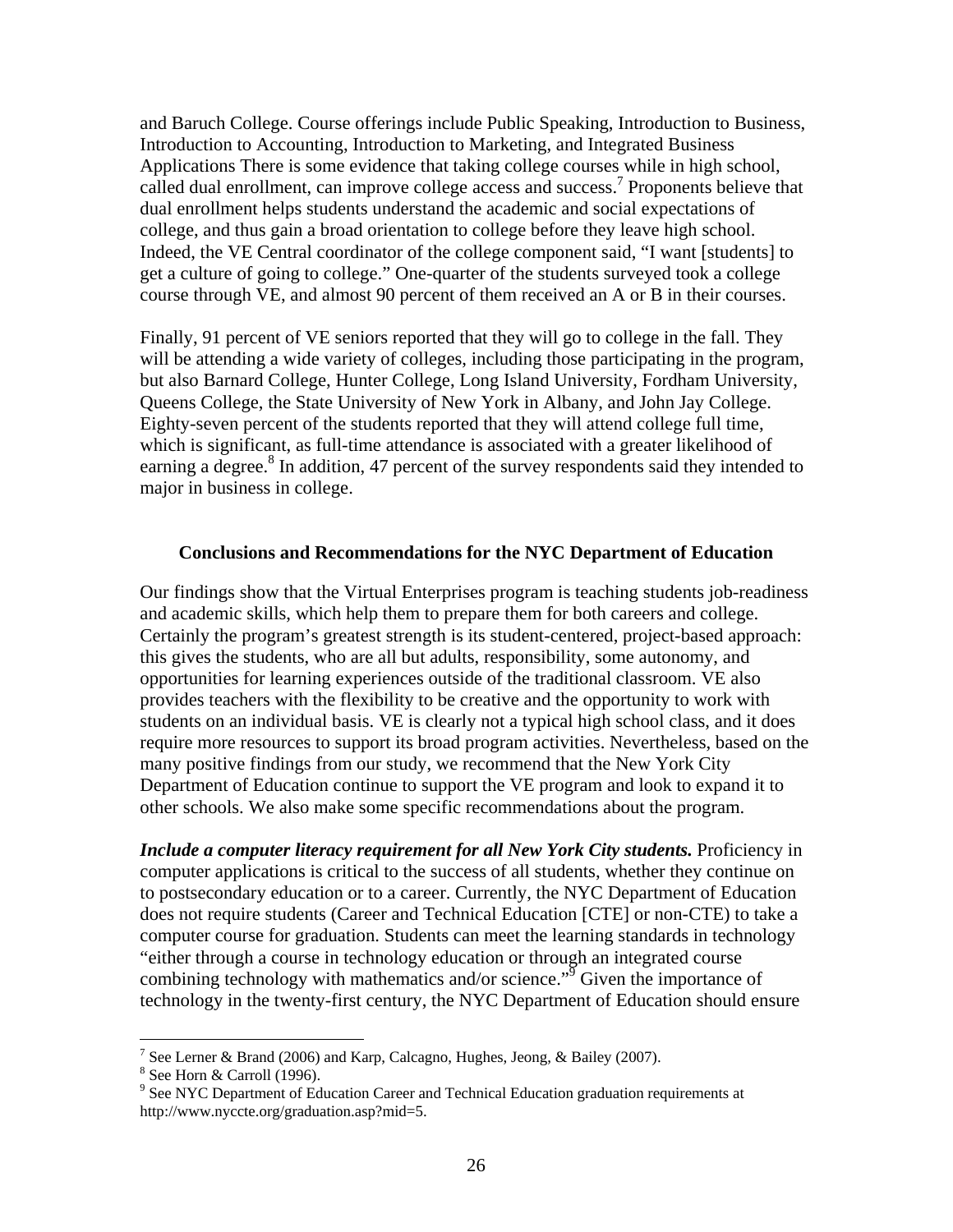that all graduating students are computer literate and, ideally, computer skills should be taught as part of an applied, project-based curriculum (as in VE).

*Provide more support and staffing for the VE Central Office.* At the time of our study, the VE Central Office had only five staff members to oversee 68 VE firms in 53 New York City schools. Even that low staffing level has since decreased. In addition to providing technical assistance to VE firms, the VE Central Office provides the program with a broad range of support services, including professional development, out-of-school activities and workshops, and oversight for internships and college courses. These services, which are supplements to the VE curriculum, are integral to the quality of the program and the students' experiences. The VE staff that we interviewed shared a feeling of being overwhelmed by their multiple responsibilities, but were committed to the success of the program. We therefore recommend that the NYC Department of Education increase, rather than decrease, staff support for the program in order to ensure its quality and expand it to other schools.

*Increase the number of VE students taking college courses and provide related student supports.* About one-quarter of VE students currently take college courses offered through the VE program. By taking college courses while in high school, the students have the opportunity to experience a college environment and better understand the rigors of college coursework. Students can also earn free college credits, thus lowering the cost of postsecondary education. Based on the positive experiences of VE students in college courses, and evidence that dual enrollment is positively associated with academic achievement, we recommend that the VE program more strongly promote this opportunity to all its students. In addition, to ensure their success, we recommend strengthening supports for students while they are taking college courses by offering services such a tutoring or peer mentoring.

*Include more students in VE Central workshops.* As we have described, the VE Central Office organizes workshops for students on select topics such as filling out tax forms, creating a website, and writing a business plan. Currently, because of space constraints, only a few students from each school can participate in the workshops. To include more students in the workshops, VE could offer workshops at different schools or create an online tutorial that can be accessed by all students and coordinators.

*Provide opportunities for all students to engage in academically rigorous work.* Due to the hierarchical structure of the VE firm, students in leadership positions often have greater responsibilities and more opportunities to engage in academically rigorous work than do other students. While differentiating the curriculum accommodates different student abilities and interests, some students are not as challenged as others. VE Central recommends that program coordinators rotate students through multiple positions over the course of the school year, but we saw no evidence of such rotation in the programs studied. In the absence of job rotation, coordinators should assign additional projects or tasks to ensure that all students are fully participating in the firm's business and improving their academic skills.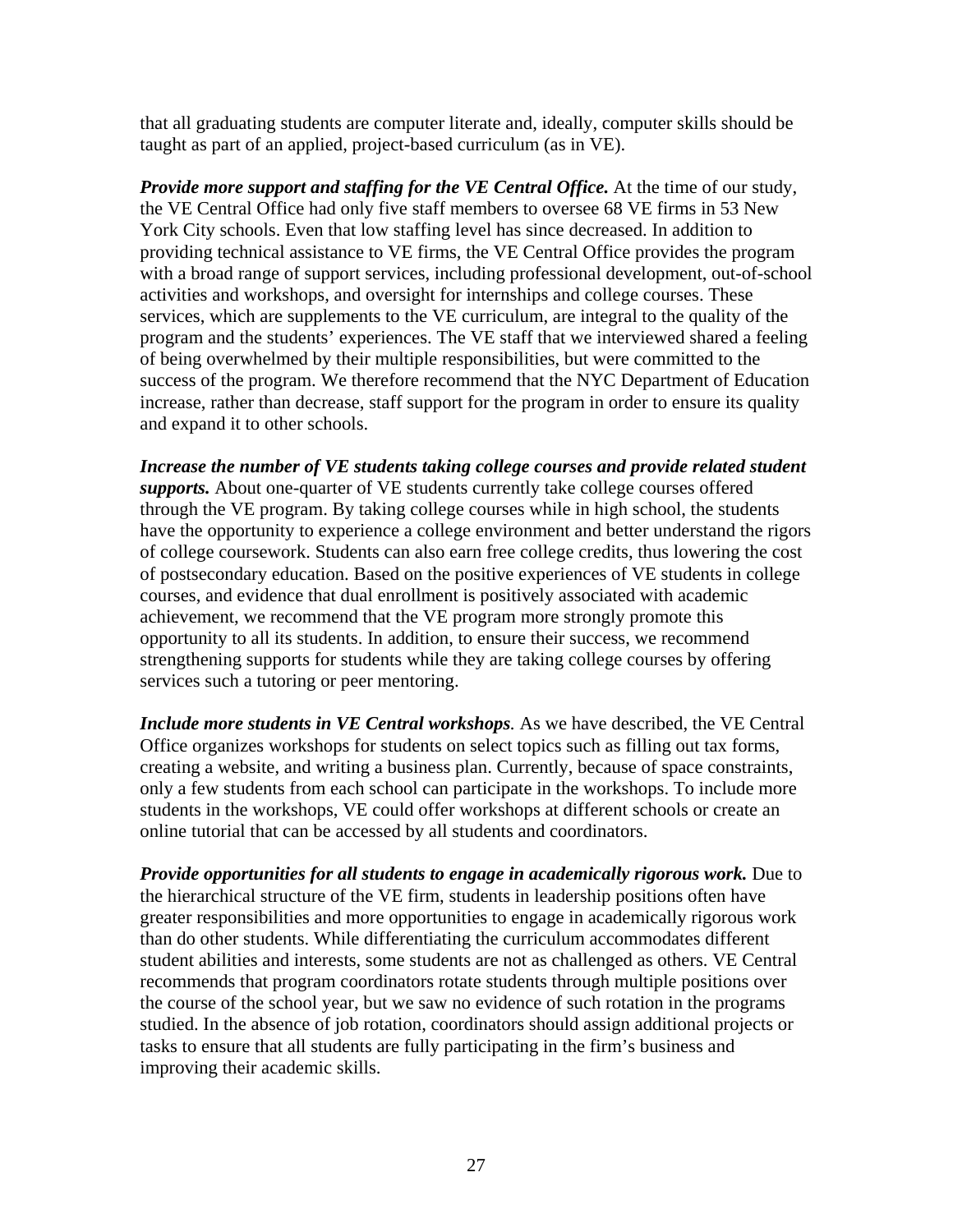*Integrate economics into all VE programs***.** In some VE firms students study an applied economics curriculum, thereby linking the career technical component with an academic subject required for high school graduation and increasing the rigor of the course. We recommend that all VE programs integrate economics into the curriculum so that students fulfill the economics requirement for high school graduation. Since VE students learn and apply economics concepts while operating their virtual firms, it seems practical for the course to put a stronger emphasis in this area.

*Collect data on student outcomes.* The VE Central Office collects data on student attendance and participation in VE activities and college courses. It also administers a pre- and post-assessment test. Still, research is needed to determine the impact of VE on students' academic and career outcomes. While our study is an exploratory examination of the VE program and its influence on students, a more rigorous evaluation using a comparison group of non-Virtual Enterprises students is needed to demonstrate that any outcomes are the result of program participation and not other factors.

*Expand VE to a broad range of students.* According to one VE Central staff member, VE students end the course with a much better idea of what they want for their future: "[VE] lights a little fire – not even little – a big fire" in these students. Seventy-eight percent of the students indicated that VE helped them believe that they could accomplish their goals. One student said, "The class has given me bigger dreams and hopes of what I wish to do in the future." Given the barriers to college participation and completion, it is critical to support programs, such as VE, that help students find relevance in their studies and set higher aspirations for the future. The NYC Department of Education should therefore promote broad access to VE for those students who struggle to find meaning and direction in their education.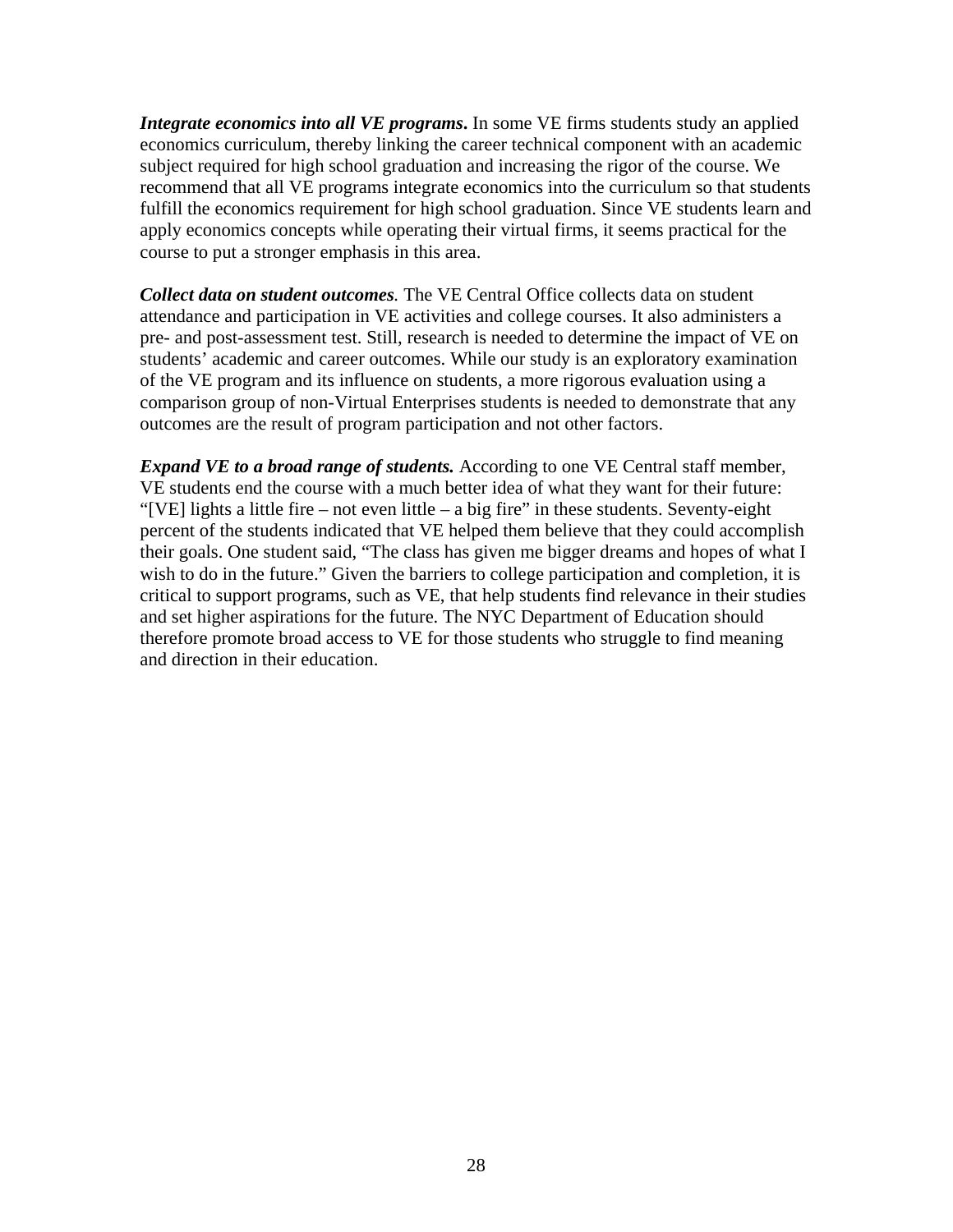#### **References**

- Bailey, T. R., Hughes, K. L., & Moore, D. T. (2004). *Working knowledge: Work-based learning and education reform*. New York: RoutledgeFalmer.
- Balfanz, R., Jordan, J., & McPartland, J. M. (2002). *Comprehensive reforms for urban high schools: A talent development approach.* New York: Teachers College Press.
- Castellano, M., Stringfield, S., & Stone. J. R. (2003). *Secondary career and technical education and comprehensive school reform: Implications for research and practice.* Review of Educational Research, *73*(2), 231-72.
- Hamilton, M. A., & Hamilton, S.F. (1997). *Learning well at work: Choices for quality.* Ithaca: Cornell University Press.
- Hamilton, S. F. (1990). *Apprenticeship for adulthood.* New York: Free Press.
- Horn, L., & Carroll, C. D. (1996). *Nontraditional undergraduates: Trends in enrollment from 1986 to 1992 and persistence and attainment among 1989-90 Beginning Postsecondary Students* (NCES 97-578). Washington, DC: U.S. Department of Education, National Center for Education Statistics.
- Hughes, K., Bailey, T., & Mechur, M. (2001). *School-to-work: Making a difference in education: A research report to America.* New York: Columbia University, Teachers College, Institute of Education and the Economy.
- Jobs for the Future. (1994). *Revitalizing high schools: What the school-to-career movement can contribute.* Washington, DC: American Youth Policy Forum, Jobs for the Future and the National Association of Secondary School Principals.
- Karp, M., Calcagno, J.C., Hughes, K. L., Jeong, D. W., & Bailey, T. R. (2007). *The postsecondary achievement of participants in dual enrollment: An analysis of student outcomes in two states.* Draft. New York: Columbia University, Teachers College, Community College Research Center.
- Kaufman, P., Bradby, D., & Teitelbaum, P. (2000). *High schools that work and whole school reform: Raising academic achievement of vocational completers through the reform of school practice.* Berkeley: University of California, National Center for Research in Vocational Education.
- Kazis, R. (2005). *Remaking Career and Technical Education for the 21st Century: What role for high school programs?* Boston, MA: Jobs for the Future and the Aspen Institute.
- Lerner, J., & Brand, B. (2006). *The college ladder: Linking secondary and postsecondary education for success for all students*. Washington, DC: American Youth Policy Forum.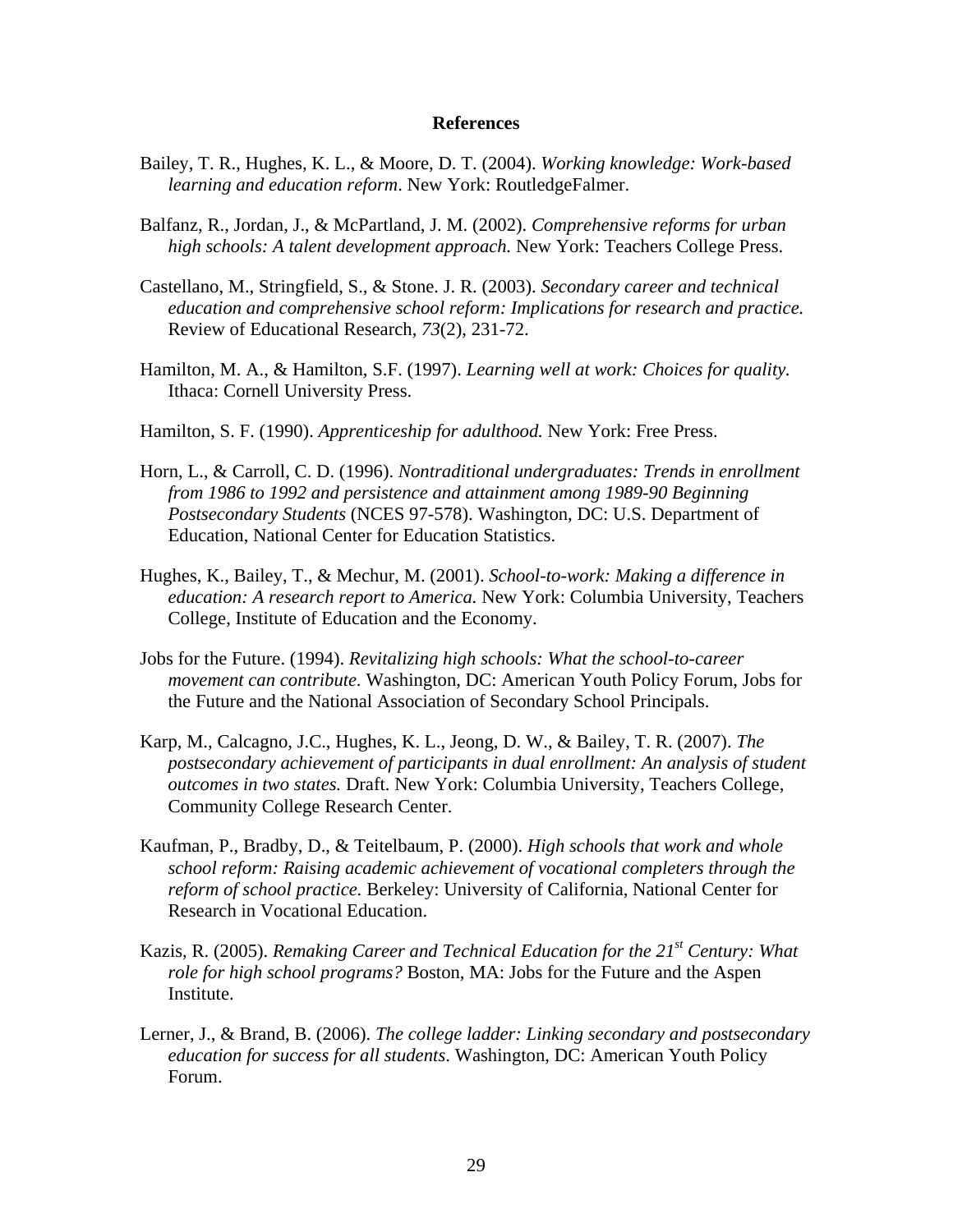- Orr, M. T. (1996). *Wisconsin youth apprenticeship program in printing: Evaluation, 1993-1994*. Boston: Jobs for the Future.
- Stasz, C., & Kaganoff. T. (1997). *Learning how to learn at work: Lessons from three high school programs*. Berkeley: National Center for Research in Vocational Education (MDS-916); Santa Monica: RAND Corporation (RP-667).
- Useem, E., Neild, R. C., & Morrison, W. (2001). *Philadelphia's talent development high schools: Second-year results, 2000-01*. Philadelphia: Philadelphia Education Fund.